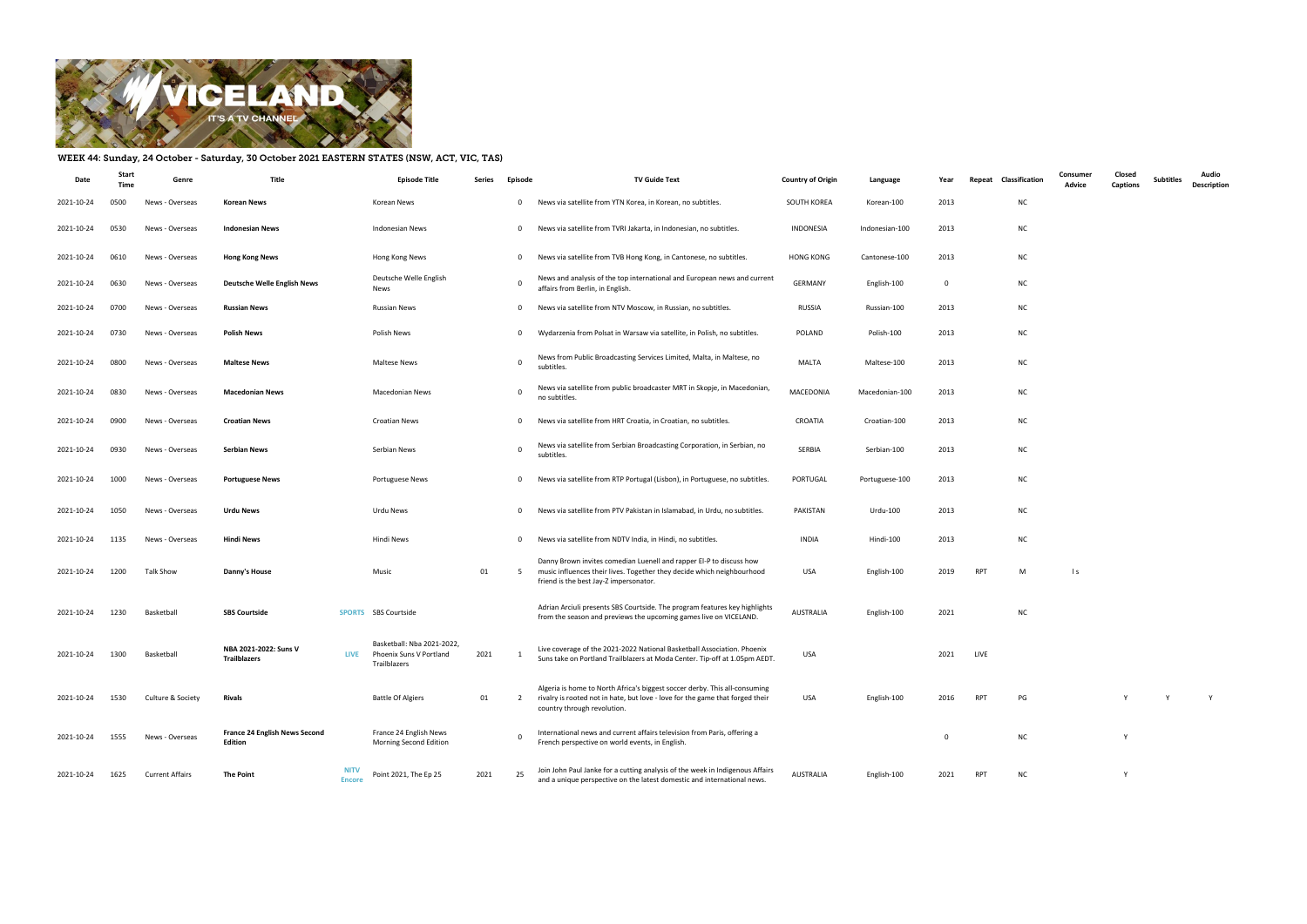| 2021-10-24 | 1655 | Lifestyle          | What's The Catch With Matthew<br>Evans    |                              | What's The Catch? Series 1<br>Ep 3 - Tuna, Salmon And<br>Aquaculture | 01 | $\overline{3}$          | Matthew Evans highlights the complex and shocking truth about Australia's<br>seafood. With wild fish stocks at their limit, methods of providing<br>sustainable seafood to a growing population need to be sourced. Fish<br>farming or aquaculture could be the answer, and this episode poses the<br>question of what are the right species to farm.                                                                                                                                                                                                                                                                                                                       | <b>AUSTRALIA</b> | English-100    | 2013        | <b>RPT</b> | PG        | a w  |   |  |
|------------|------|--------------------|-------------------------------------------|------------------------------|----------------------------------------------------------------------|----|-------------------------|-----------------------------------------------------------------------------------------------------------------------------------------------------------------------------------------------------------------------------------------------------------------------------------------------------------------------------------------------------------------------------------------------------------------------------------------------------------------------------------------------------------------------------------------------------------------------------------------------------------------------------------------------------------------------------|------------------|----------------|-------------|------------|-----------|------|---|--|
| 2021-10-24 | 1755 | Culture & Society  | <b>Underground Worlds</b>                 |                              | Deep Shelter                                                         | 01 | $\overline{4}$          | We travel to new depths to uncover the wonder of the Wieliczka Salt mine<br>in Southern Poland, some 327 metres, 9 stories deep, the empty voids left<br>behind from excavating salt have been transformed into extraordinary<br>spaces, carved by hand. Under the UK's capital, London, we reveal the<br>subterranean structures constructed to protect its citizens during WWII,<br>and in Slovenia a castle built into the face of a mountain hides a magical<br>underground world built both by hand and by nature.                                                                                                                                                     | UNITED KINGDOM   | English-100    | 2018        | <b>RPT</b> | G         |      |   |  |
| 2021-10-24 | 1845 | Culture & Society  | <b>Country Music</b>                      |                              | Rub (Beginnings - 1933), The                                         | 01 | 1                       | Acclaimed documentary maker Ken Burns explores the history of country<br>music - from its roots in ballads, hymns, and the blues to its mainstream<br>popularity. The series also focuses on the biographies of the fascinating<br>characters who created and shaped it - from the Carter Family, Jimmie<br>Rodgers and Bob Wills to Hank Williams, Patsy Cline, Johnny Cash, Merle<br>Haggard, Loretta Lynn, Charley Pride, Willie Nelson, Dolly Parton, Emmylou<br>Harris, Garth Brooks and many more - as well as the times in which they<br>lived. Much like the music itself, the film tells unforgettable stories of<br>hardships and joys shared by everyday people. | USA              | English-100    | 2019        | <b>RPT</b> | PG        |      | Y |  |
| 2021-10-24 | 1945 | Culture & Society  | <b>UnXplained With William</b><br>Shatner | <b>New</b><br><b>Episode</b> | <b>Amazing Animal Abilities</b>                                      | 01 | -8                      | We all know dogs have a great sense of smell, but is it possible they can<br>smell disease? For one dog owner, the answer is clear, because her husky<br>Sierra was able to detect cancer long before her doctor. But the scientists<br>still aren't sure how Sierra could possibly have done it. Was it truly smell?<br>Or some more mysterious sixth sense?                                                                                                                                                                                                                                                                                                               | USA              | English-100    | 2020        |            | M         | a    |   |  |
| 2021-10-24 | 2030 | History            | The Tesla Files                           |                              | Colorado Experiment, The                                             | 01 | 2                       | Jason Stapleton and Travis Taylor travel to Colorado Springs, with Travis'<br>research assistant, Kyle Davis. At a remote mountain ranch, they meet up<br>with electrical experts Drew Eby and Justin Hays to set up a recreation of<br>one of Tesla's wireless power experiments - in which lightbulbs will receive<br>power through the ground.                                                                                                                                                                                                                                                                                                                           | <b>USA</b>       | English-100    | 2018        | <b>RPT</b> | G         |      |   |  |
| 2021-10-24 | 2120 | Culture & Society  | <b>Criminal Planet</b>                    |                              | NZ Gang                                                              | 01 | $\overline{\mathbf{3}}$ | With the world's highest mark-ups, New Zealand is a top destination for<br>meth. The impact of South American cartels and an Australian immigration<br>law has led to bloody turf wars.                                                                                                                                                                                                                                                                                                                                                                                                                                                                                     | USA              | English-100    | 2020        | <b>RPT</b> | MA        |      |   |  |
| 2021-10-24 | 2210 | Culture & Society  | Dark Side Of The Ring<br>Confidential     | <b>New</b><br><b>Episode</b> | Last Von Erichs, The                                                 | 01 | -3                      | Evan and Jason dive deeper into each death of five Von Erich brothers with<br>the last living sibling, Kevin.                                                                                                                                                                                                                                                                                                                                                                                                                                                                                                                                                               | <b>USA</b>       | English-100    | 2020        |            | MA        | a v  |   |  |
| 2021-10-24 | 2320 | Drama              | <b>American Honey</b>                     | <b>MOVIE</b>                 |                                                                      |    | $\Omega$                | American Honey follows Star, a free-spirited teenage girl who runs away<br>from home to join a rebellious gang of misfits selling magazines door to<br>door as they explore America. Star is drawn to the hedonistic lifestyle of<br>the group and begins to fall for their charming leader, Jake. Running wild<br>across the Midwest, Star and Jake revel in their youthful spirit as they<br>make money, party hard, and bend the law.                                                                                                                                                                                                                                    | <b>USA</b>       | English-100    | 2016        | <b>RPT</b> | MA        | ln s |   |  |
| 2021-10-24 | 2620 | Situation / Sketch | The Carmichael Show                       | <b>New</b><br><b>Episode</b> | Grandma Francis                                                      | 03 | $\overline{3}$          | Joe and his sons take a boys trip to visit Joe's mother. It takes a serious turn<br>when she presents them with an impossible dilemma.                                                                                                                                                                                                                                                                                                                                                                                                                                                                                                                                      | USA              | English-100    | 2017        |            | M         | a w  |   |  |
| 2021-10-24 | 2645 | News - Overseas    | France 24 News In English From<br>Paris   |                              | France 24 English News                                               |    | $\mathbf 0$             | International news and current affairs television from Paris, offering a<br>French perspective on world events, in English.                                                                                                                                                                                                                                                                                                                                                                                                                                                                                                                                                 | <b>FRANCE</b>    | English-100    | 0           |            | <b>NC</b> |      |   |  |
| 2021-10-24 | 2700 | News - Overseas    | <b>Thai News</b>                          |                              | Thai News                                                            |    | $\mathbf 0$             | News via satellite from Thai Public Broadcasting Service, in Thai, no<br>subtitles                                                                                                                                                                                                                                                                                                                                                                                                                                                                                                                                                                                          | THAILAND         | Thai-100       | 0           |            | <b>NC</b> |      |   |  |
| 2021-10-24 | 2730 | News - Overseas    | Bangla News                               |                              | Bangla News                                                          |    | 0                       | News via satellite from Channel i Bangladesh, in Bangla, no subtitles.                                                                                                                                                                                                                                                                                                                                                                                                                                                                                                                                                                                                      | BANGLADESH       | Bengali-100    | 0           |            | <b>NC</b> |      |   |  |
| 2021-10-24 | 2800 | News - Overseas    | Punjabi News                              |                              | Punjabi News                                                         |    | $\overline{0}$          | News via satellite from India, in Punjabi, no subtitles.                                                                                                                                                                                                                                                                                                                                                                                                                                                                                                                                                                                                                    | <b>INDIA</b>     | Punjabi-100    | $\mathbf 0$ |            | <b>NC</b> |      |   |  |
| 2021-10-24 | 2830 | News - Overseas    | Sri Lankan Sinhalese News                 |                              | Sri Lankan Sinhalese News                                            |    | $\mathbf 0$             | News from Sri Lanka Rupavahini Corporation Colombo Sri Lanka, in<br>Sinhalese, no subtitles.                                                                                                                                                                                                                                                                                                                                                                                                                                                                                                                                                                                | <b>SRI LANKA</b> | Sinhalese-100  | 0           |            | <b>NC</b> |      |   |  |
| 2021-10-25 | 0500 | News - Overseas    | <b>Korean News</b>                        |                              | Korean News                                                          |    | 0                       | News via satellite from YTN Korea, in Korean, no subtitles.                                                                                                                                                                                                                                                                                                                                                                                                                                                                                                                                                                                                                 | SOUTH KOREA      | Korean-100     | 2013        |            | <b>NC</b> |      |   |  |
| 2021-10-25 | 0530 | News - Overseas    | <b>Indonesian News</b>                    |                              | <b>Indonesian News</b>                                               |    | $\mathbf 0$             | News via satellite from TVRI Jakarta, in Indonesian, no subtitles.                                                                                                                                                                                                                                                                                                                                                                                                                                                                                                                                                                                                          | INDONESIA        | Indonesian-100 | 2013        |            | <b>NC</b> |      |   |  |

| PG             | $\mathsf{a}\mathsf{w}$ | Y | Y            |  |
|----------------|------------------------|---|--------------|--|
|                |                        |   |              |  |
| G              |                        |   |              |  |
| PG             |                        | Y |              |  |
| $\overline{M}$ | $\mathsf{a}$           |   |              |  |
| G              |                        |   |              |  |
| MA             | $\mathsf{d}$           | Y | $\mathsf{Y}$ |  |
| MA             | a v                    | Y | Y            |  |
| MA             | Ins                    |   |              |  |
| M              | a w                    |   |              |  |

- 
- 
- 
- 
- 
- 
- 
- 
-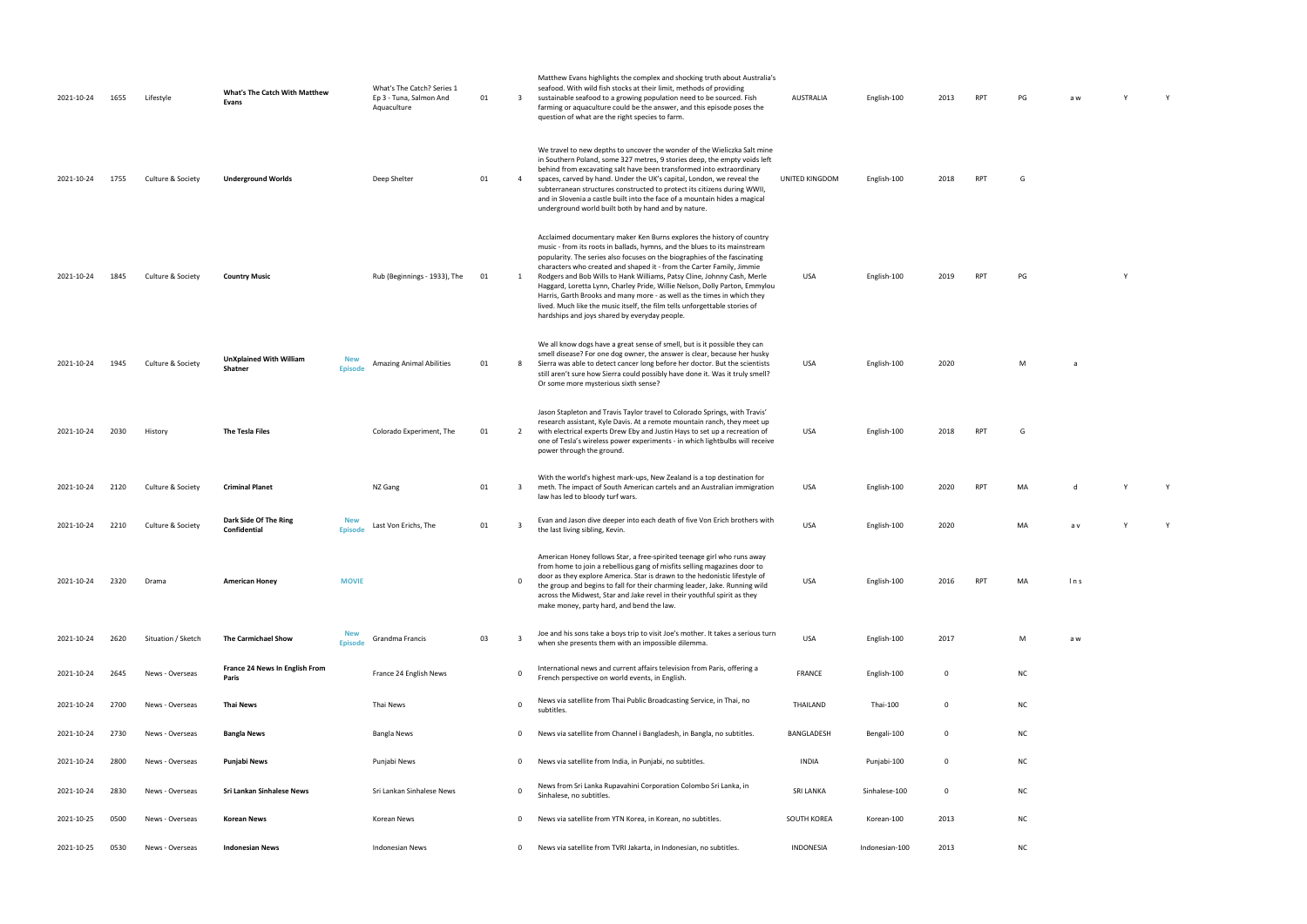0 This Week with George Stephanopoulos from ABC America. USA English-100 0 NC Y **INDONESIA ENGLish-100 2017 PG** a warming median median median median median median median område som den som den som den som den som den som de<br>100 2020 parameter som den som den som den som den som den som den som den som den som den som den som den som

RPT G Y

| 2021-10-25 | 0610 | News - Overseas | <b>Hong Kong News</b>                            |                              | Hong Kong News                                                 |      | 0            | News via satellite from TVB Hong Kong, in Cantonese, no subtitles.                                                                                                                                                                                                                                                                                     | <b>HONG KONG</b>   | Cantonese-100  | 2013        |            | N0             |
|------------|------|-----------------|--------------------------------------------------|------------------------------|----------------------------------------------------------------|------|--------------|--------------------------------------------------------------------------------------------------------------------------------------------------------------------------------------------------------------------------------------------------------------------------------------------------------------------------------------------------------|--------------------|----------------|-------------|------------|----------------|
| 2021-10-25 | 0630 | News - Overseas | <b>Deutsche Welle English News</b>               |                              | Deutsche Welle English<br>News                                 |      | $\mathbf 0$  | News and analysis of the top international and European news and current<br>affairs from Berlin, in English.                                                                                                                                                                                                                                           | <b>GERMANY</b>     | English-100    | 0           |            | N0             |
| 2021-10-25 | 0700 | News - Overseas | <b>Russian News</b>                              |                              | <b>Russian News</b>                                            |      | $\mathbf 0$  | News via satellite from NTV Moscow, in Russian, no subtitles.                                                                                                                                                                                                                                                                                          | RUSSIA             | Russian-100    | 2013        |            | N0             |
| 2021-10-25 | 0730 | News - Overseas | <b>Polish News</b>                               |                              | Polish News                                                    |      | $\mathbf 0$  | Wydarzenia from Polsat in Warsaw via satellite, in Polish, no subtitles.                                                                                                                                                                                                                                                                               | <b>POLAND</b>      | Polish-100     | 2013        |            | N0             |
| 2021-10-25 | 0800 | News - Overseas | <b>Latin American News</b>                       |                              | Latin American News                                            |      | $\mathbf 0$  | News via satellite from Television National de Chile, in Spanish, no<br>subtitles.                                                                                                                                                                                                                                                                     | <b>CHILE</b>       | Spanish-100    | 2013        |            | NO             |
| 2021-10-25 | 0830 | News - Overseas | <b>Macedonian News</b>                           |                              | <b>Macedonian News</b>                                         |      | $\mathbf 0$  | News via satellite from public broadcaster MRT in Skopje, in Macedonian,<br>no subtitles.                                                                                                                                                                                                                                                              | MACEDONIA          | Macedonian-100 | 2013        |            | NO             |
| 2021-10-25 | 0900 | News - Overseas | <b>Croatian News</b>                             |                              | <b>Croatian News</b>                                           |      | 0            | News via satellite from HRT Croatia, in Croatian, no subtitles.                                                                                                                                                                                                                                                                                        | CROATIA            | Croatian-100   | 2013        |            | NO             |
| 2021-10-25 | 0930 | News - Overseas | <b>Serbian News</b>                              |                              | Serbian News                                                   |      | $\mathbf 0$  | News via satellite from Serbian Broadcasting Corporation, in Serbian, no<br>subtitles.                                                                                                                                                                                                                                                                 | SERBIA             | Serbian-100    | 2013        |            | N0             |
| 2021-10-25 | 1000 | News - Overseas | <b>Dutch News</b>                                |                              | Dutch News                                                     |      | 0            | News via satellite from BVN, in Dutch, no subtitles.                                                                                                                                                                                                                                                                                                   | NETHERLANDS        | Dutch-100      | 2013        |            | N0             |
| 2021-10-25 | 1030 | News - Overseas | <b>Tamil News</b>                                |                              | <b>Tamil News</b>                                              |      | $\mathbf 0$  | News via satellite from PolimerTV as broadcast in India (Chennai), in Tamil,<br>no subtitles.                                                                                                                                                                                                                                                          | <b>INDIA</b>       | Tamil-100      | 0           |            | NO             |
| 2021-10-25 | 1100 | News - Overseas | <b>NHK Japanese News</b>                         |                              | <b>Nhk Japanese News</b>                                       |      | $\mathbf{0}$ | News via satellite from NHK Tokyo in Japanese, no subtitles.                                                                                                                                                                                                                                                                                           | <b>JAPAN</b>       | Japanese-100   | 2013        |            | N0             |
| 2021-10-25 | 1135 | News - Overseas | <b>Hindi News</b>                                |                              | Hindi News                                                     |      | $\mathbf 0$  | News via satellite from NDTV India, in Hindi, no subtitles.                                                                                                                                                                                                                                                                                            | <b>INDIA</b>       | Hindi-100      | 2013        |            | N0             |
| 2021-10-25 | 1200 | Basketball      | <b>SBS Courtside</b>                             |                              | SPORTS SBS Courtside                                           |      |              | Adrian Arciuli presents SBS Courtside. The program features key highlights<br>from the season and previews the upcoming games live on VICELAND.                                                                                                                                                                                                        | <b>AUSTRALIA</b>   | English-100    | 2021        |            | N0             |
| 2021-10-25 | 1230 | Basketball      | NBA 2021-2022: Grizzlies V<br>Lakers             | <b>LIVE</b>                  | Basketball: Nba 2021-2022.<br>Memphis Grizzlies V La<br>Lakers | 2021 | 2            | Live coverage of the 2021-2022 National Basketball Association. Memphis<br>Grizzlies take on LA Lakers at Staples Center. Tip-off at 12.35pm AEDT.                                                                                                                                                                                                     | USA                |                | 2021        | LIVE       |                |
| 2021-10-25 | 1500 | Cooking         | The Chefs' Line                                  |                              | Turkish                                                        | 01   | 11           | Apprentice chef Cagin from Turkish restaurant Anason goes up against four<br>home cooks.                                                                                                                                                                                                                                                               | <b>AUSTRALIA</b>   | English-100    | 2017        | RPT        | G              |
| 2021-10-25 | 1530 | Comedy          | Julian                                           | SHORT Julian                 |                                                                |      |              | Julian is an attentive and precise nine-year-old, who promptly informs the<br>teacher when he learns of misbehaviour. Exasperated by the interruptions,<br>the teacher sends him off to the headmaster and Julian doesn't find that<br>fair at all. What is to become of such a boy.                                                                   | AUSTRALIA          | English-100    | 2011        | RPT        | PG             |
| 2021-10-25 | 1545 | News - Overseas | <b>ABC America: World News</b><br><b>Tonight</b> | <b>NEWS</b>                  | Abc America: World News<br>Tonight With David Muir             |      | $\Omega$     | America's number one network news bulletin with anchors David Muir<br>weekdays Whit Johnson Saturday edition and Linsey Davis Sunday edition.                                                                                                                                                                                                          | <b>USA</b>         | English-100    | $\mathbf 0$ |            | N <sub>C</sub> |
| 2021-10-25 | 1610 | News - Overseas | This Week with George<br>Stephanopoulos          | <b>NEWS</b>                  | Abc America: This Week<br>With George<br>Stephanopoulos        |      | $\mathbf 0$  | This Week with George Stephanopoulos from ABC America.                                                                                                                                                                                                                                                                                                 | <b>USA</b>         | English-100    | $\mathbf 0$ |            | N0             |
| 2021-10-25 | 1705 | Variety         | Takeshi's Castle Indonesia                       |                              | Takeshi's Castle Indonesia<br>Series 3 Ep 6                    | 03   | 6            | Reza Bukan is King Takeshi - the owner of a castle, the grounds of which he<br>fills with silly, but tough, games in an attempt to stop attacks from General<br>Fero.                                                                                                                                                                                  | <b>INDONESIA</b>   | English-100    | 2017        | <b>RPT</b> | PG             |
| 2021-10-25 | 1735 | Contemporary    | <b>Shortland Street</b>                          | <b>New</b><br><b>Episode</b> | <b>Shortland Street Series 3</b><br>2021 Ep 247                | 03   | 247          | Life goes on for the residents of Ferndale in this emotional and heart-<br>warming medi-drama.                                                                                                                                                                                                                                                         | <b>NEW ZEALAND</b> | English-100    | 2020        |            | PG             |
| 2021-10-25 | 1805 | Quiz            | <b>RocKwiz</b>                                   |                              | Steve Kilbey/sherry<br>Rich/hungry Kids                        | 11   | 11           | Rock music's most famous faces continue to mix it with the best local trivia<br>buffs. Host Julia Zemiro asks the questions and Brian Nankervis adjudicates<br>over the mayhem. Special guest artists this week include The Church's<br>Steve Kilbey, singer-songwriter Sherry Rich, and former Triple J Unearthed<br>winners, Hungry Kids of Hungary. | AUSTRALIA          | English-100    | 2013        | <b>RPT</b> | G              |
| 2021-10-25 | 1905 | Quiz            | Jeopardy!                                        | <b>SBS</b><br><b>Encore</b>  | Jeopardy Series 35 Ep 111                                      | 35   | 111          | The late Alex Trebek hosts Jeopardy!, where the answers are revealed and<br>the contestants must guess the appropriate questions.                                                                                                                                                                                                                      | <b>USA</b>         | English-100    | 2018        | RPT        | PG             |

| <b>NC</b> |  |  |
|-----------|--|--|
| <b>NC</b> |  |  |
| <b>NC</b> |  |  |
| <b>NC</b> |  |  |
| <b>NC</b> |  |  |
| <b>NC</b> |  |  |
| <b>NC</b> |  |  |
| <b>NC</b> |  |  |
| <b>NC</b> |  |  |
| <b>NC</b> |  |  |

 $nc$ 

home cooks. AUSTRALIA English-100 <sup>2017</sup> RPT <sup>G</sup> <sup>Y</sup> <sup>Y</sup>

RPT PG a Y which Johnson Saturday edition and Linsey Davis Sunday edition and Linsey Davis Sunday edition. USA English-100 O NC York 100 O NC York 100 NC York 100 O NC York 100 O NC York 100 0 NC York 100 O NC York 100 O NC York 100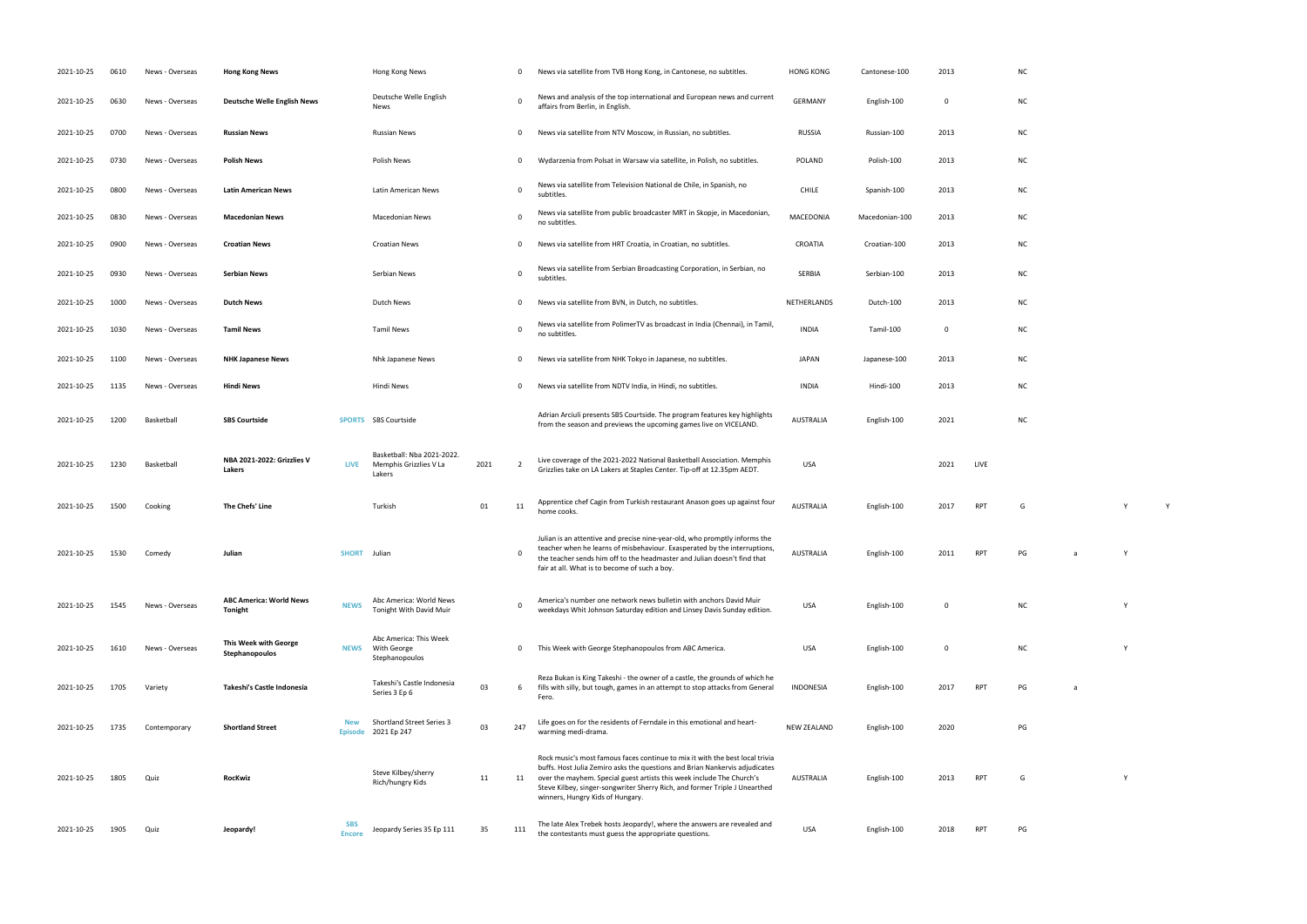| 2021-10-25 | 1930 | News - Domestic | <b>NITV News Update</b>                 | <b>NITV</b><br><b>Encore</b> | Nitv News Update 2021<br>5min Viceland Version Ep<br>210 | 2021 | 210                     | The latest news from the oldest living culture, NITV delivers Australian<br>stories from an Indigenous perspective.                                                                                                                                                                                                                                                                                                                                                                                                                      | <b>AUSTRALIA</b> |                | 2021         |            | <b>NC</b> |                |  |
|------------|------|-----------------|-----------------------------------------|------------------------------|----------------------------------------------------------|------|-------------------------|------------------------------------------------------------------------------------------------------------------------------------------------------------------------------------------------------------------------------------------------------------------------------------------------------------------------------------------------------------------------------------------------------------------------------------------------------------------------------------------------------------------------------------------|------------------|----------------|--------------|------------|-----------|----------------|--|
| 2021-10-25 | 1935 | Quiz            | 8 Out Of 10 Cats Does<br>Countdown      |                              | 8 Out Of 10 Cats Does<br>Countdown Series 8 Ep 5         | 08   | 5                       | It's Letters and Numbers with a whole bunch of comedians. Hosted by<br>Jimmy Carr, Rachel Riley and Susie Dent. Featuring special guests Bill<br>Bailey, Roisin Conaty and Freddie Flintoff.                                                                                                                                                                                                                                                                                                                                             | UNITED KINGDOM   | English-100    | 2015         | <b>RPT</b> | M         | $\mathsf{I}$ s |  |
| 2021-10-25 | 2030 | Quiz            | Taskmaster                              |                              | Little Polythene Grief Cave                              | 03   | 3                       | As the series reaches its midway point, Greg Davies's onslaught of tasks<br>don't get any easier. When Al Murray is confronted with an eggcup, he<br>goes to extreme lengths to maximise his point potential. Sara Pascoe takes UNITED KINGDOM<br>a simple loaf of bread, a few balloons, and swiftly becomes one of the<br>greatest sporting minds of our time.                                                                                                                                                                         |                  | English-100    | 2016         | <b>RPT</b> | M         | a l            |  |
| 2021-10-25 | 2120 | Variety         | Hypothetical                            | <b>New</b><br><b>Episode</b> | Hypothetical Series 2 Ep 7                               | 02   | 7                       | This week, Josh Widdicombe and James Acaster will be posing ridiculous<br>Hypothetical scenarios to Tom Allen, Sue Perkins, Felicity Ward, and Alex<br>Brooker.                                                                                                                                                                                                                                                                                                                                                                          | UNITED KINGDOM   | English-100    | 2020         |            | M         | als            |  |
| 2021-10-25 | 2210 | Contemporary    | <b>New Gold Mountain</b>                |                              | New Gold Mountain Series 1<br>Ep <sub>3</sub>            | 01   | $\overline{\mathbf{3}}$ | Haunted by the possibility his brother Sun is involved in Annie's death,<br>Shing hides his suspicions while urgently trying to find the truth.<br>Meanwhile, Lei gets closer to uncovering Shing's betrayal of the<br>Brotherhood, while juggling a mysterious message from her father from<br>China.                                                                                                                                                                                                                                   | <b>AUSTRALIA</b> |                | 2020         | <b>RPT</b> | M         | alsv           |  |
| 2021-10-25 | 2315 | Contemporary    | <b>New Gold Mountain</b>                |                              | New Gold Mountain Series 1<br>Ep <sub>4</sub>            | 01   | 4                       | Lei strikes a deal with Shing to keep the secret gold seam operation<br>running. Meanwhile, Tom is dragged into prison and pinned for Annie's<br>murder, but Belle and Hattie realise that the clues point to the Chinese.                                                                                                                                                                                                                                                                                                               | AUSTRALIA        |                | 2020         | <b>RPT</b> | M         | alsv           |  |
| 2021-10-25 | 2420 | Reality         | <b>Adam Looking For Eve (Germany)</b>   |                              | Adam Looking For Eve<br>(Germany) Series 4 Ep 6          | 04   | 6                       | Patricia and Todor are back on the island of temptation after their<br>unsuccessful blind date. Melody is slowly getting impatient and is craving a<br>new Adam. The next morning, Michael gets a full makeup makeover from<br>Melody and loves his new look. The shell-trumpet man brings a new<br>message - Elisa can choose one of the Adams to go to the island of love<br>with her, and she chooses Martin. But before they can leave, they have to<br>choose one of the remaining Adams, who must leave the island and go<br>home. | GERMANY          | German-100     | 2017         | <b>RPT</b> | MA        | n              |  |
| 2021-10-25 | 2510 | Thriller        | The X-Files                             |                              | Monday                                                   | 06   | 14                      | A woman desperately attempts to alter the outcome of events of a day she<br>is forced to relive again and again.                                                                                                                                                                                                                                                                                                                                                                                                                         | USA              | English-100    | 1998         | <b>RPT</b> | M         | h v            |  |
| 2021-10-25 | 2600 | Thriller        | The X-Files                             |                              | Arcadia                                                  | 06   | 15                      | Mulder and Scully go undercover at a planned community where a local<br>investigation into a series of mysterious deaths has been hampered by a<br>conspiracy of silence.                                                                                                                                                                                                                                                                                                                                                                | USA              | English-100    | 1998         | <b>RPT</b> | M         | h v            |  |
| 2021-10-25 | 2650 | News - Overseas | France 24 News In English From<br>Paris |                              | France 24 English News                                   |      | 0                       | International news and current affairs television from Paris, offering a<br>French perspective on world events, in English.                                                                                                                                                                                                                                                                                                                                                                                                              | <b>FRANCE</b>    | English-100    | $\mathbf 0$  |            | <b>NC</b> |                |  |
| 2021-10-25 | 2700 | News - Overseas | Thai News                               |                              | Thai News                                                |      | $\Omega$                | News via satellite from Thai Public Broadcasting Service, in Thai, no<br>subtitles.                                                                                                                                                                                                                                                                                                                                                                                                                                                      | THAILAND         | Thai-100       | $\mathbf 0$  |            | <b>NC</b> |                |  |
| 2021-10-25 | 2730 | News - Overseas | <b>Bangla News</b>                      |                              | <b>Bangla News</b>                                       |      | 0                       | News via satellite from Channel i Bangladesh, in Bangla, no subtitles.                                                                                                                                                                                                                                                                                                                                                                                                                                                                   | BANGLADESH       | Bengali-100    | $\mathbf{0}$ |            | <b>NC</b> |                |  |
| 2021-10-25 | 2800 | News - Overseas | Punjabi News                            |                              | Punjabi News                                             |      | $\mathbf 0$             | News via satellite from India, in Punjabi, no subtitles.                                                                                                                                                                                                                                                                                                                                                                                                                                                                                 | <b>INDIA</b>     | Punjabi-100    | $\mathbf 0$  |            | <b>NC</b> |                |  |
| 2021-10-25 | 2830 | News - Overseas | Sri Lankan Sinhalese News               |                              | Sri Lankan Sinhalese News                                |      | $\Omega$                | News from Sri Lanka Rupavahini Corporation Colombo Sri Lanka, in<br>Sinhalese, no subtitles.                                                                                                                                                                                                                                                                                                                                                                                                                                             | <b>SRI LANKA</b> | Sinhalese-100  | $\mathbf 0$  |            | <b>NC</b> |                |  |
| 2021-10-26 | 0500 | News - Overseas | Korean News                             |                              | Korean News                                              |      | $\mathbf 0$             | News via satellite from YTN Korea, in Korean, no subtitles.                                                                                                                                                                                                                                                                                                                                                                                                                                                                              | SOUTH KOREA      | Korean-100     | 2013         |            | <b>NC</b> |                |  |
| 2021-10-26 | 0530 | News - Overseas | <b>Indonesian News</b>                  |                              | <b>Indonesian News</b>                                   |      | $\mathbf 0$             | News via satellite from TVRI Jakarta, in Indonesian, no subtitles.                                                                                                                                                                                                                                                                                                                                                                                                                                                                       | INDONESIA        | Indonesian-100 | 2013         |            | <b>NC</b> |                |  |
| 2021-10-26 | 0610 | News - Overseas | <b>Hong Kong News</b>                   |                              | Hong Kong News                                           |      | $\mathbf 0$             | News via satellite from TVB Hong Kong, in Cantonese, no subtitles.                                                                                                                                                                                                                                                                                                                                                                                                                                                                       | <b>HONG KONG</b> | Cantonese-100  | 2013         |            | <b>NC</b> |                |  |
| 2021-10-26 | 0630 | News - Overseas | <b>Deutsche Welle English News</b>      |                              | Deutsche Welle English<br>News                           |      | $\overline{0}$          | News and analysis of the top international and European news and current<br>affairs from Berlin, in English.                                                                                                                                                                                                                                                                                                                                                                                                                             | <b>GERMANY</b>   | English-100    | 0            |            | <b>NC</b> |                |  |
| 2021-10-26 | 0700 | News - Overseas | <b>Russian News</b>                     |                              | <b>Russian News</b>                                      |      | $\Omega$                | News via satellite from NTV Moscow, in Russian, no subtitles.                                                                                                                                                                                                                                                                                                                                                                                                                                                                            | RUSSIA           | Russian-100    | 2013         |            | <b>NC</b> |                |  |
| 2021-10-26 | 0730 | News - Overseas | <b>Polish News</b>                      |                              | Polish News                                              |      | $\mathbf 0$             | Wydarzenia from Polsat in Warsaw via satellite, in Polish, no subtitles.                                                                                                                                                                                                                                                                                                                                                                                                                                                                 | POLAND           | Polish-100     | 2013         |            | <b>NC</b> |                |  |

| NC<br>×<br>۰, |  |  |
|---------------|--|--|

| M         | $\mathsf{ls}$  | Y            |              |              |
|-----------|----------------|--------------|--------------|--------------|
| M         | a <sub>l</sub> | Y            |              | $\mathsf Y$  |
| M         | als            | $\mathsf Y$  |              |              |
| M         | alsv           | $\mathsf Y$  | $\mathsf{Y}$ | $\mathsf{Y}$ |
| M         | alsv           | $\mathsf Y$  | Υ            | Y            |
| MA        | $\overline{a}$ |              | Y            |              |
| M         | h v            | Y            |              |              |
| M         | h v            | $\mathsf{Y}$ |              |              |
| NC        |                |              |              |              |
| NC        |                |              |              |              |
| NC        |                |              |              |              |
| NC        |                |              |              |              |
| NC        |                |              |              |              |
| NC        |                |              |              |              |
| NC        |                |              |              |              |
| NC        |                |              |              |              |
| NC        |                |              |              |              |
| <b>NC</b> |                |              |              |              |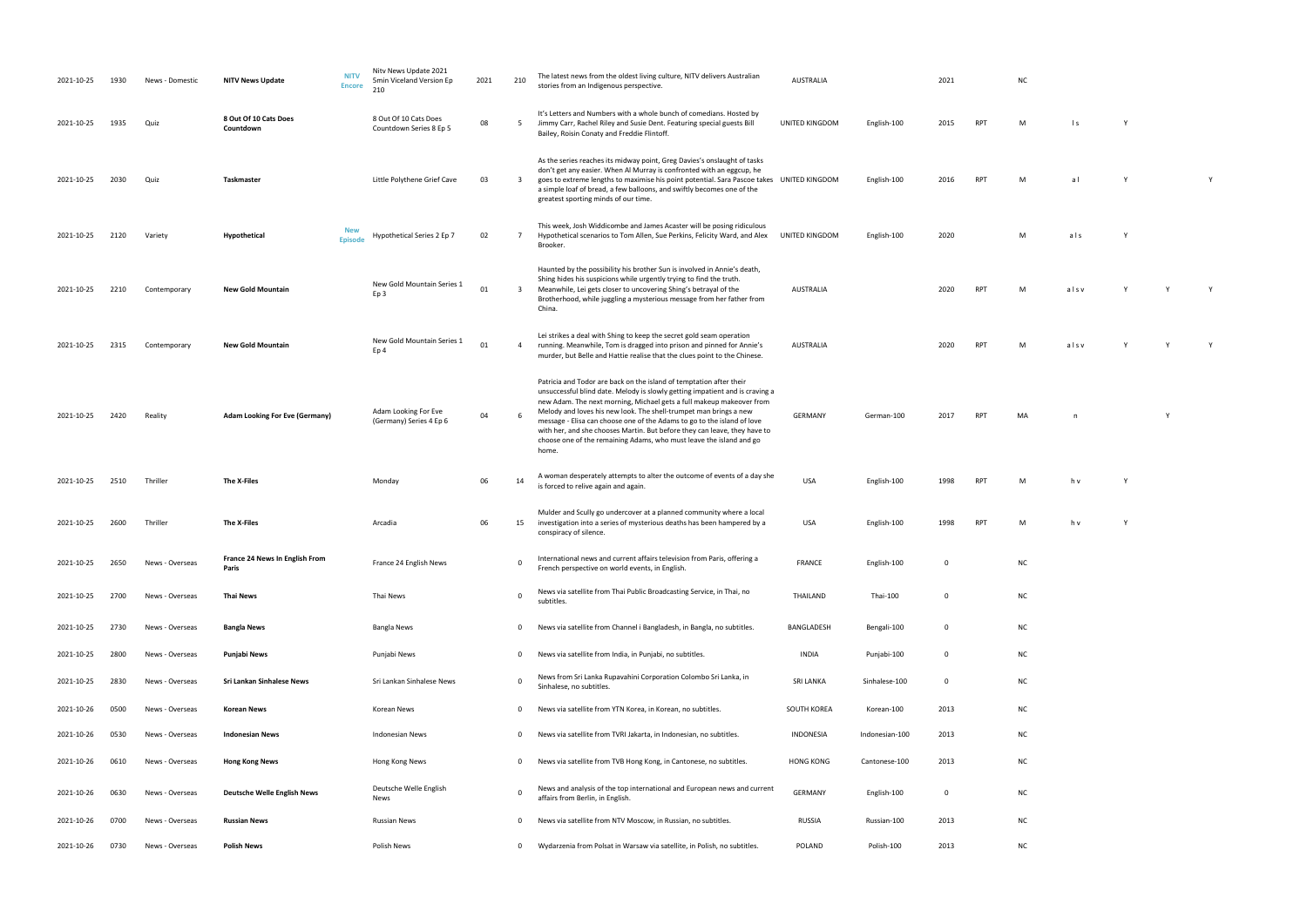RPT PG a Y home cooks in a showdown of Turkish cuisine. AUSTRALIA English-100 <sup>2017</sup> RPT <sup>G</sup> <sup>Y</sup>

weekdays Whit Johnson Saturday edition and Linsey Davis Sunday edition. USA English-100 <sup>0</sup> NC <sup>Y</sup> Public Broadcasting States. USA English-100 2012 RPT NC Y

**INDONESIA ENGLish-100 2017 RPT** 

ware mediad mediad mediad mediad mediad mediad mediad mediad mediad mediad mediad mediad mediad mediad mediad m<br>100 2020 PG

RPT PG Y

 $NC$ 

| 2021-10-26 | 0800 | News - Overseas | <b>Ukrainian News</b>                            |                              | Ukrainian News                                                       |      | 0              | Ukrainian News from the National Television Company of Ukraine in Kyiv,<br>no subtitles.                                                                                                                                                                                                                                                                                                                               | <b>UKRAINE</b>     | Ukrainian-100         | 2014        |            | N0             |
|------------|------|-----------------|--------------------------------------------------|------------------------------|----------------------------------------------------------------------|------|----------------|------------------------------------------------------------------------------------------------------------------------------------------------------------------------------------------------------------------------------------------------------------------------------------------------------------------------------------------------------------------------------------------------------------------------|--------------------|-----------------------|-------------|------------|----------------|
| 2021-10-26 | 0830 | News - Overseas | <b>Macedonian News</b>                           |                              | <b>Macedonian News</b>                                               |      | 0              | News via satellite from public broadcaster MRT in Skopje, in Macedonian,<br>no subtitles.                                                                                                                                                                                                                                                                                                                              | MACEDONIA          | Macedonian-100        | 2013        |            | N0             |
| 2021-10-26 | 0900 | News - Overseas | <b>Croatian News</b>                             |                              | <b>Croatian News</b>                                                 |      | $\mathbf 0$    | News via satellite from HRT Croatia, in Croatian, no subtitles.                                                                                                                                                                                                                                                                                                                                                        | CROATIA            | Croatian-100          | 2013        |            | NO             |
| 2021-10-26 | 0930 | News - Overseas | <b>Serbian News</b>                              |                              | Serbian News                                                         |      | $\mathbf 0$    | News via satellite from Serbian Broadcasting Corporation, in Serbian, no<br>subtitles.                                                                                                                                                                                                                                                                                                                                 | <b>SERBIA</b>      | Serbian-100           | 2013        |            | N0             |
| 2021-10-26 | 1000 | News - Overseas | <b>Dutch News</b>                                |                              | Dutch News                                                           |      | 0              | News via satellite from BVN, in Dutch, no subtitles.                                                                                                                                                                                                                                                                                                                                                                   | NETHERLANDS        | Dutch-100             | 2013        |            | N0             |
| 2021-10-26 | 1030 | News - Overseas | Nepali News                                      |                              | Nepali News                                                          |      | $\mathbf 0$    | News via satellite from Nepal Television in Kathmandu, in Nepali, no<br>subtitles.                                                                                                                                                                                                                                                                                                                                     | <b>NEPAL</b>       | Nepali-100            | $\mathbf 0$ |            | N <sub>C</sub> |
| 2021-10-26 | 1100 | News - Overseas | <b>NHK Japanese News</b>                         |                              | Nhk Japanese News                                                    |      | $\mathbf 0$    | News via satellite from NHK Tokyo in Japanese, no subtitles.                                                                                                                                                                                                                                                                                                                                                           | <b>JAPAN</b>       | Japanese-100          | 2013        |            | N <sub>C</sub> |
| 2021-10-26 | 1135 | News - Overseas | <b>Hindi News</b>                                |                              | Hindi News                                                           |      | $\mathbf 0$    | News via satellite from NDTV India, in Hindi, no subtitles.                                                                                                                                                                                                                                                                                                                                                            | <b>INDIA</b>       | Hindi-100             | 2013        |            | N0             |
| 2021-10-26 | 1200 | Basketball      | NBA 2021-2022: Suns V<br><b>Trailblazers</b>     | <b>REPLAY</b>                | Basketball: Nba 2021-2022<br>Phoenix Suns V Portland<br>Trailblazers | 2021 |                | Live coverage of the 2021-2022 National Basketball Association. Phoenix<br>Suns take on Portland Trailblazers at Moda Center. Tip-off at 1.05pm AEDT.                                                                                                                                                                                                                                                                  | <b>USA</b>         |                       | 2021        | <b>RPT</b> |                |
| 2021-10-26 | 1400 | Comedy          | Mimi                                             | <b>SHORT</b>                 | Mimi                                                                 |      | $\mathbf 0$    | A wickedly funny look at what happens to a yuppie who buys Aboriginal art<br>without thinking about what she's buying.                                                                                                                                                                                                                                                                                                 | <b>AUSTRALIA</b>   | English-100           | 2002        | <b>RPT</b> | M              |
| 2021-10-26 | 1420 | Drama           | <b>Butter Lamp</b>                               | <b>SHORT</b>                 | <b>Butter Lamp</b>                                                   |      | $\mathbf 0$    | A young photographer and his assistant suggest to Tibetan nomads to take<br>their picture. Against diverse and more or less exotic backgrounds, families<br>appear to the photographer. Through these shots, the photographer will<br>weave unique links with each of the various villagers.                                                                                                                           | <b>CHINA</b>       | Tibetan-100           | 2013        | <b>RPT</b> | PG             |
| 2021-10-26 | 1440 | Cooking         | The Chefs' Line                                  |                              | Turkish                                                              | 01   | 13             | Sous chef Ozag from Turkish restaurant Anason battles two passionate<br>home cooks in a showdown of Turkish cuisine.                                                                                                                                                                                                                                                                                                   | <b>AUSTRALIA</b>   | English-100           | 2017        | <b>RPT</b> | G              |
| 2021-10-26 | 1510 | Cooking         | The Chefs' Line                                  |                              | Turkish                                                              | 01   | 14             | Tonight, in the final showdown, executive chef Somer from Turkish<br>restaurant Anason in Sydney goes up against this week's best cook in the<br>ultimate David vs Goliath battle.                                                                                                                                                                                                                                     | AUSTRALIA          | English-99; Turkish-1 | 2017        | <b>RPT</b> | G              |
| 2021-10-26 | 1540 | News - Overseas | <b>ABC America: World News</b><br><b>Tonight</b> | <b>NEWS</b>                  | Abc America: World News<br>Tonight With David Muir                   |      | 0              | America's number one network news bulletin with anchors David Muir<br>weekdays Whit Johnson Saturday edition and Linsey Davis Sunday edition.                                                                                                                                                                                                                                                                          | <b>USA</b>         | English-100           | $\mathbf 0$ |            | N              |
| 2021-10-26 | 1605 | News - Domestic | <b>PBS Newshour</b>                              | <b>NEWS</b>                  | PBS Newshour                                                         |      | - 0            | Reviews and analysis of the day's news presented by Judy Woodruff for the<br>Public Broadcasting Service (PBS) in the United States.                                                                                                                                                                                                                                                                                   | <b>USA</b>         | English-100           | 2012        | <b>RPT</b> | N0             |
| 2021-10-26 | 1705 | Variety         | Takeshi's Castle Indonesia                       |                              | Takeshi's Castle Indonesia<br>Series 3 Ep 7                          | 03   | $\overline{7}$ | Reza Bukan is King Takeshi - the owner of a castle, the grounds of which he<br>fills with silly, but tough, games in an attempt to stop attacks from General<br>Fero.                                                                                                                                                                                                                                                  | <b>INDONESIA</b>   | English-100           | 2017        | <b>RPT</b> | PG             |
| 2021-10-26 | 1735 | Contemporary    | <b>Shortland Street</b>                          | <b>New</b><br>Episode        | <b>Shortland Street Series 3</b><br>2021 Ep 248                      | 03   | 248            | Life goes on for the residents of Ferndale in this emotional and heart-<br>warming medi-drama.                                                                                                                                                                                                                                                                                                                         | <b>NEW ZEALAND</b> | English-100           | 2020        |            | PG             |
| 2021-10-26 | 1805 | Quiz            | <b>RocKwiz</b>                                   |                              | Tex Perkins/mia Dyson/don<br>Walker                                  | 11   | 12             | Rock music's most famous faces continue to mix it with the best local trivia<br>buffs. Host Julia Zemiro asks the questions and Brian Nankervis adjudicates<br>over the mayhem. Special guests this week include Tex Perkins, widely<br>known for fronting popular Australian rock-band The Cruel Sea; ARIA<br>award-nominated artist Mia Dyson; and former keyboardist and songwriter<br>for Cold Chisel, Don Walker. | <b>AUSTRALIA</b>   | English-100           | 2013        | RPT        | PG             |
| 2021-10-26 | 1905 | Quiz            | Jeopardy!                                        | SBS<br><b>Encore</b>         | Jeopardy Series 35 Ep 112                                            | 35   | 112            | The late Alex Trebek hosts Jeopardy!, where the answers are revealed and<br>the contestants must guess the appropriate questions.                                                                                                                                                                                                                                                                                      | <b>USA</b>         | English-100           | 2018        | <b>RPT</b> | PG             |
| 2021-10-26 | 1930 | News - Domestic | <b>NITV News Update</b>                          | <b>NITV</b><br><b>Encore</b> | Nitv News Update 2021<br>5min Viceland Version Ep<br>211             | 2021 | 211            | The latest news from the oldest living culture, NITV delivers Australian<br>stories from an Indigenous perspective.                                                                                                                                                                                                                                                                                                    | <b>AUSTRALIA</b>   |                       | 2021        |            | N0             |

| <b>NC</b>  |  |  |  |
|------------|--|--|--|
| NC         |  |  |  |
| <b>NC</b>  |  |  |  |
| <b>NC</b>  |  |  |  |
| <b>NC</b>  |  |  |  |
| <b>NIC</b> |  |  |  |

with thinking about what she's buying. AUSTRALIA English-100 2002 RPT M l Y Y 2002 RPT M l V Y 2002 RPT M l V Y

AUSTRALIA English-99; Turkish-1 2017 RPT G Y Y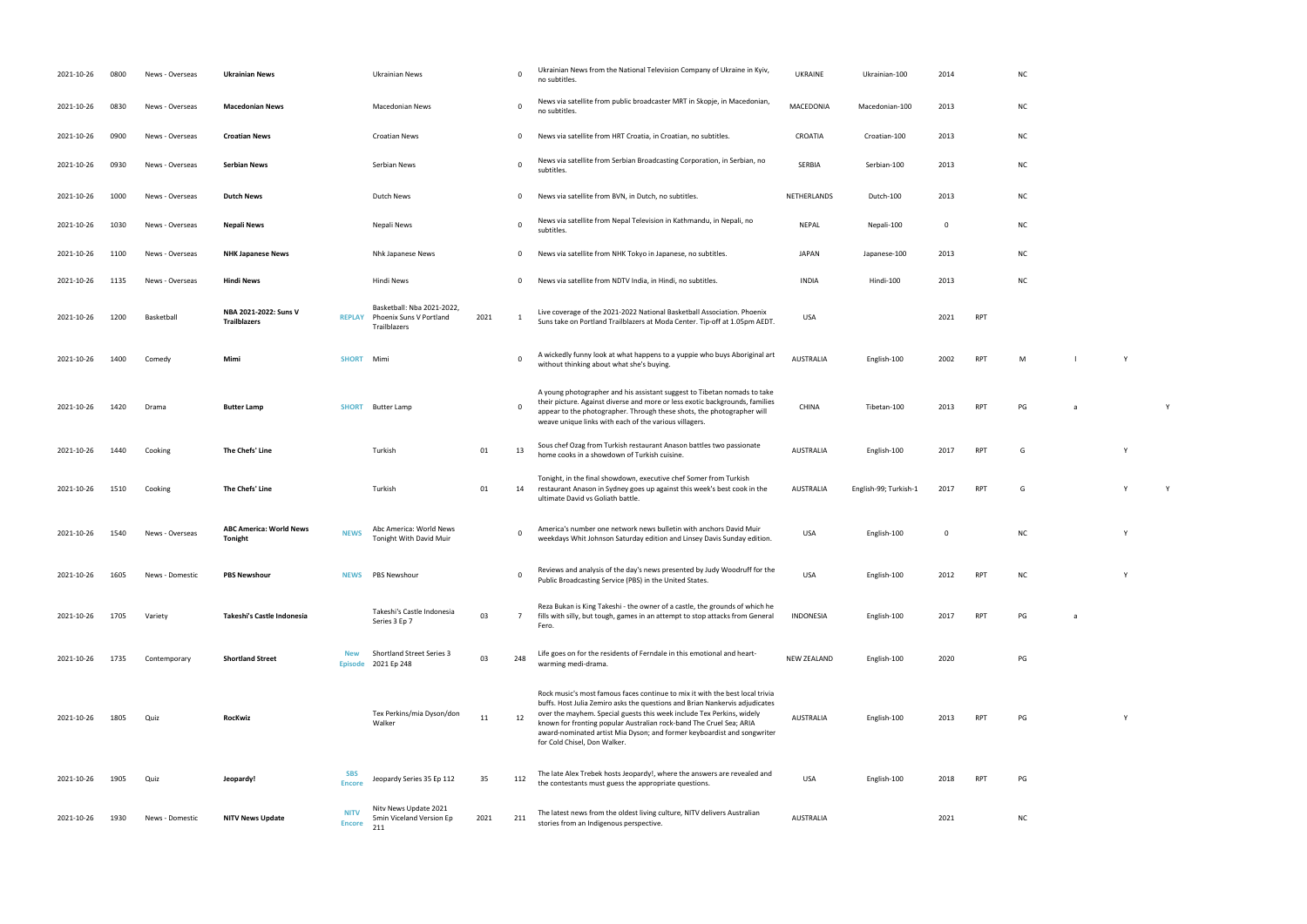| ) KINGDOM | English-100  | 2015 | <b>RPI</b> | M  | ais                      | Y |   |   |
|-----------|--------------|------|------------|----|--------------------------|---|---|---|
| USA       | English-100  | 2020 |            | M  | a <sub>l</sub>           |   | Υ | Υ |
| KINGDOM   | English-100  | 2021 |            | M  |                          |   |   |   |
| USA       | English-100  | 2021 |            | MA | a w                      |   | Υ |   |
| HINA      | Mandarin-100 | 2016 |            | M  | $\mathsf{V}$             |   | Υ |   |
| USA       | English-100  | 1998 | RPT        | MA | $\mathsf{h}\,\mathsf{v}$ | Υ | Υ |   |
| USA       | English-100  | 1998 | <b>RPT</b> | MA | $\mathsf{h}\,\mathsf{v}$ | Υ |   |   |

| 2021-10-26 | 1935 | Quiz              | 8 Out Of 10 Cats Does<br>Countdown       |                                                | 8 Out Of 10 Cats Does<br>Countdown Series 8 Ep 6 | 08 | 6              | It's Letters and Numbers with a whole bunch of comedians. Hosted by<br>Jimmy Carr, Rachel Riley and Susie Dent. Featuring special guests Romesh<br>Ranganathan, Phill Jupitus and Liza Tarbuck.                                                                                                                                                                                                                                                                                           | UNITED KINGDOM   | English-100    | 2015         | <b>RPT</b> | м         | als      |  |
|------------|------|-------------------|------------------------------------------|------------------------------------------------|--------------------------------------------------|----|----------------|-------------------------------------------------------------------------------------------------------------------------------------------------------------------------------------------------------------------------------------------------------------------------------------------------------------------------------------------------------------------------------------------------------------------------------------------------------------------------------------------|------------------|----------------|--------------|------------|-----------|----------|--|
| 2021-10-26 | 2030 | Culture & Society | Alone                                    | <b>New</b><br>Episode                          | Up In Smoke                                      | 07 | 8              | Forty days into the competition, the participants are feeling the cracks in<br>their health and their will. One feels the strain of being alone, while<br>another struggles to complete their shelter in time for winter.                                                                                                                                                                                                                                                                 | USA              | English-100    | 2020         |            | M         | al       |  |
| 2021-10-26 | 2145 | Culture & Society | <b>Stacey Dooley Sleeps Over</b>         | <b>New</b><br><b>Season</b><br><b>Premiere</b> | Tradewife                                        | 02 |                | Stacey sleeps over at the home of the Sediles, where Lillian, a mother of<br>two, is a member of the growing community of 'tradewives' - a group of<br>women who have rejected career ambitions in favour of becoming the<br>archetypal traditional housewife. Stacey joins Lillian and her husband<br>Felipe, 'the boss' of the household, as they celebrate 10 years of marriage<br>and questions if this promise to obey their husbands makes these women<br>as happy as they suggest. | UNITED KINGDOM   | English-100    | 2021         |            | M         |          |  |
| 2021-10-26 | 2235 | Culture & Society | The Devil You Know                       | <b>New</b><br><b>Episod</b>                    | Angel In The Flesh                               | 02 | -3             | When 22-year-old Shriner follower Kelly Pingilley is found dead in a field, a<br>pattern of expulsion is established that reveals Steve isn't Sherry's only<br>victim.                                                                                                                                                                                                                                                                                                                    | USA              | English-100    | 2021         |            | MA        | a w      |  |
| 2021-10-26 | 2325 | Crime             | <b>Detective Chinatown</b>               | <b>New</b><br><b>Episode</b>                   | Detective Chinatown Series<br>1 Ep 10            | 01 | 10             | Everyone is inspired by the appearance of Ghost, taking it as a special part<br>in memory of Ah Ji designed by the organisers. It is not until the screen<br>shows that Lord C was poisoned to death that people finally realise how<br>severe the situation is.                                                                                                                                                                                                                          | <b>CHINA</b>     | Mandarin-100   | 2016         |            | M         | <b>V</b> |  |
| 2021-10-26 | 2410 | Thriller          | The X-Files                              |                                                | Alpha                                            | 06 | 16             | The agents hunt for a legendary wild dog that is suspected of killing several<br>people.                                                                                                                                                                                                                                                                                                                                                                                                  | <b>USA</b>       | English-100    | 1998         | <b>RPT</b> | MA        | h v      |  |
| 2021-10-26 | 2500 | Thriller          | The X-Files                              |                                                | Trevor                                           | 06 | 17             | The agents pursue an escaped convict capable of passing through solid<br>matter.                                                                                                                                                                                                                                                                                                                                                                                                          | USA              | English-100    | 1998         | <b>RPT</b> | MA        | h v      |  |
| 2021-10-26 | 2550 | Thriller          | The X-Files                              |                                                | Milagro                                          | 06 | 18             | A writer who lives next door to Mulder becomes the prime suspect in a<br>series of killings.                                                                                                                                                                                                                                                                                                                                                                                              | USA              | English-100    | 1998         | <b>RPT</b> | MA        | h v      |  |
| 2021-10-26 | 2640 | News - Overseas   | <b>RT News In English From</b><br>Moscow |                                                | Russia Today English News                        |    | $\overline{0}$ | RT from Moscow delivers the latest news and current affairs from around<br>the world including special reports and entertainment news, in English.                                                                                                                                                                                                                                                                                                                                        | <b>RUSSIA</b>    | English-100    | 0            |            | <b>NC</b> |          |  |
| 2021-10-26 | 2700 | News - Overseas   | <b>Thai News</b>                         |                                                | Thai News                                        |    | $\Omega$       | News via satellite from Thai Public Broadcasting Service, in Thai, no<br>subtitles.                                                                                                                                                                                                                                                                                                                                                                                                       | THAILAND         | Thai-100       | $\mathbf{0}$ |            | <b>NC</b> |          |  |
| 2021-10-26 | 2730 | News - Overseas   | <b>Bangla News</b>                       |                                                | Bangla News                                      |    | $\mathbf 0$    | News via satellite from Channel i Bangladesh, in Bangla, no subtitles.                                                                                                                                                                                                                                                                                                                                                                                                                    | BANGLADESH       | Bengali-100    | 0            |            | <b>NC</b> |          |  |
| 2021-10-26 | 2800 | News - Overseas   | Punjabi News                             |                                                | Punjabi News                                     |    | 0              | News via satellite from India, in Punjabi, no subtitles.                                                                                                                                                                                                                                                                                                                                                                                                                                  | <b>INDIA</b>     | Punjabi-100    | 0            |            | <b>NC</b> |          |  |
| 2021-10-26 | 2830 | News - Overseas   | Sri Lankan Sinhalese News                |                                                | Sri Lankan Sinhalese News                        |    | $\overline{0}$ | News from Sri Lanka Rupavahini Corporation Colombo Sri Lanka, in<br>Sinhalese, no subtitles.                                                                                                                                                                                                                                                                                                                                                                                              | <b>SRI LANKA</b> | Sinhalese-100  | 0            |            | <b>NC</b> |          |  |
| 2021-10-27 | 0500 | News - Overseas   | <b>Korean News</b>                       |                                                | Korean News                                      |    | $\mathbf 0$    | News via satellite from YTN Korea, in Korean, no subtitles.                                                                                                                                                                                                                                                                                                                                                                                                                               | SOUTH KOREA      | Korean-100     | 2013         |            | <b>NC</b> |          |  |
| 2021-10-27 | 0530 | News - Overseas   | <b>Indonesian News</b>                   |                                                | <b>Indonesian News</b>                           |    | $\mathbf 0$    | News via satellite from TVRI Jakarta, in Indonesian, no subtitles.                                                                                                                                                                                                                                                                                                                                                                                                                        | INDONESIA        | Indonesian-100 | 2013         |            | <b>NC</b> |          |  |
| 2021-10-27 | 0610 | News - Overseas   | <b>Hong Kong News</b>                    |                                                | Hong Kong News                                   |    | $\mathbf 0$    | News via satellite from TVB Hong Kong, in Cantonese, no subtitles.                                                                                                                                                                                                                                                                                                                                                                                                                        | <b>HONG KONG</b> | Cantonese-100  | 2013         |            | <b>NC</b> |          |  |
| 2021-10-27 | 0630 | News - Overseas   | <b>Deutsche Welle English News</b>       |                                                | Deutsche Welle English<br>News                   |    | 0              | News and analysis of the top international and European news and current<br>affairs from Berlin, in English.                                                                                                                                                                                                                                                                                                                                                                              | <b>GERMANY</b>   | English-100    | 0            |            | <b>NC</b> |          |  |
| 2021-10-27 | 0700 | News - Overseas   | <b>Russian News</b>                      |                                                | <b>Russian News</b>                              |    | $\mathbf 0$    | News via satellite from NTV Moscow, in Russian, no subtitles.                                                                                                                                                                                                                                                                                                                                                                                                                             | RUSSIA           | Russian-100    | 2013         |            | <b>NC</b> |          |  |
| 2021-10-27 | 0730 | News - Overseas   | <b>Polish News</b>                       |                                                | Polish News                                      |    | $\mathbf 0$    | Wydarzenia from Polsat in Warsaw via satellite, in Polish, no subtitles.                                                                                                                                                                                                                                                                                                                                                                                                                  | POLAND           | Polish-100     | 2013         |            | <b>NC</b> |          |  |
| 2021-10-27 | 0800 | News - Overseas   | <b>Ukrainian News</b>                    |                                                | <b>Ukrainian News</b>                            |    | $\overline{0}$ | Ukrainian News from the National Television Company of Ukraine in Kyiv,<br>no subtitles.                                                                                                                                                                                                                                                                                                                                                                                                  | UKRAINE          | Ukrainian-100  | 2014         |            | <b>NC</b> |          |  |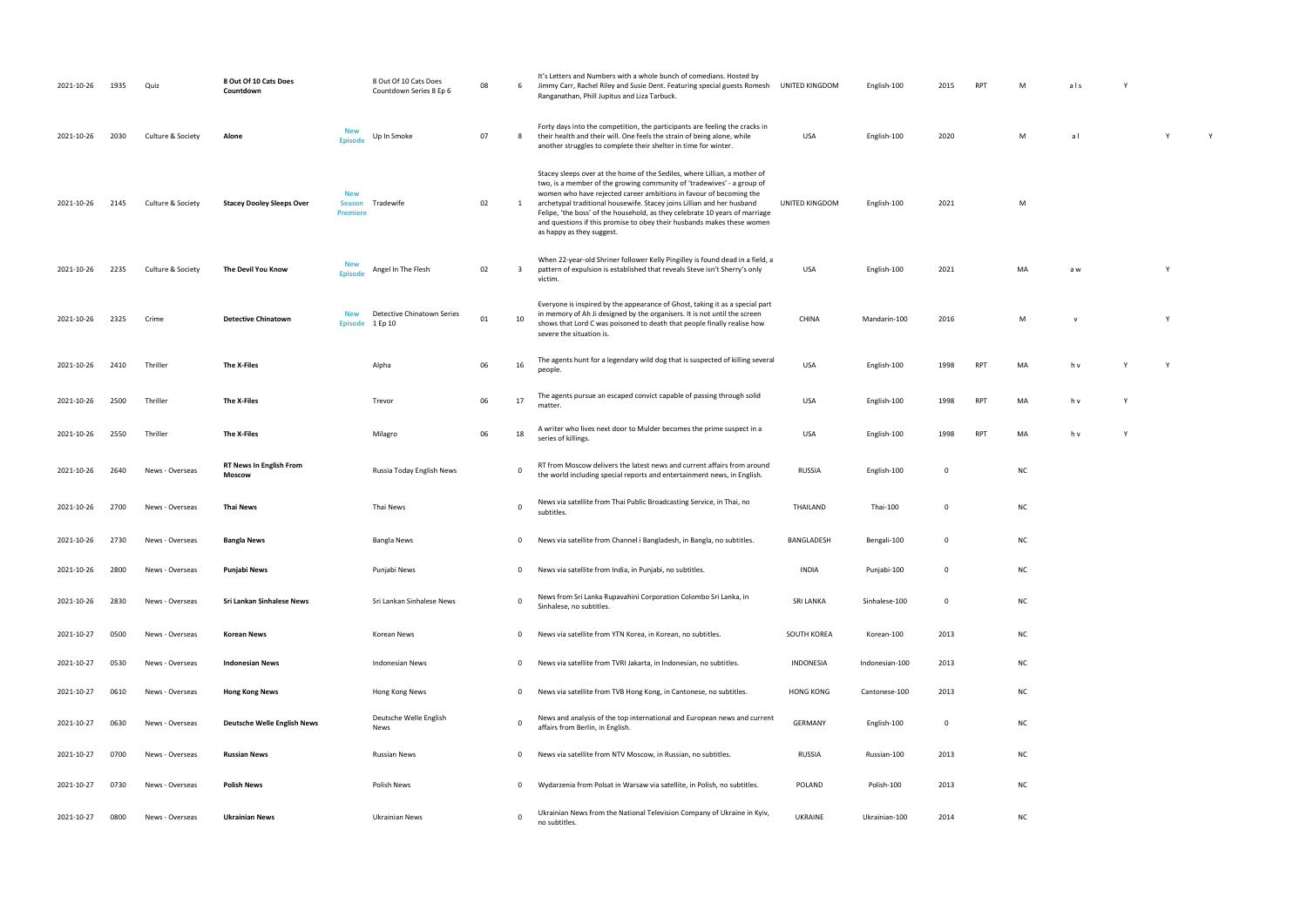| 2021-10-27 | 0830 | News - Overseas   | <b>Macedonian News</b>                     |                             | <b>Macedonian News</b>                                         |      | $\mathbf 0$    | News via satellite from public broadcaster MRT in Skopje, in Macedonian,<br>no subtitles.                                                                                                                                                                                                                                                                                                                                                                                                                                                                                                                               | MACEDONIA        | Macedonian-100 | 2013        |            | <b>NC</b> |   |   |
|------------|------|-------------------|--------------------------------------------|-----------------------------|----------------------------------------------------------------|------|----------------|-------------------------------------------------------------------------------------------------------------------------------------------------------------------------------------------------------------------------------------------------------------------------------------------------------------------------------------------------------------------------------------------------------------------------------------------------------------------------------------------------------------------------------------------------------------------------------------------------------------------------|------------------|----------------|-------------|------------|-----------|---|---|
| 2021-10-27 | 0900 | News - Overseas   | <b>Croatian News</b>                       |                             | Croatian News                                                  |      | 0              | News via satellite from HRT Croatia, in Croatian, no subtitles.                                                                                                                                                                                                                                                                                                                                                                                                                                                                                                                                                         | <b>CROATIA</b>   | Croatian-100   | 2013        |            | <b>NC</b> |   |   |
| 2021-10-27 | 0930 | News - Overseas   | <b>Serbian News</b>                        |                             | Serbian News                                                   |      | $\mathbf 0$    | News via satellite from Serbian Broadcasting Corporation, in Serbian, no<br>subtitles.                                                                                                                                                                                                                                                                                                                                                                                                                                                                                                                                  | <b>SERBIA</b>    | Serbian-100    | 2013        |            | <b>NC</b> |   |   |
| 2021-10-27 | 1000 | News - Overseas   | <b>Dutch News</b>                          |                             | <b>Dutch News</b>                                              |      | 0              | News via satellite from BVN, in Dutch, no subtitles.                                                                                                                                                                                                                                                                                                                                                                                                                                                                                                                                                                    | NETHERLANDS      | Dutch-100      | 2013        |            | <b>NC</b> |   |   |
| 2021-10-27 | 1030 | News - Overseas   | <b>F24 International &amp; Africa News</b> |                             | <b>African News</b>                                            |      | 0              | African news in English from France 24.                                                                                                                                                                                                                                                                                                                                                                                                                                                                                                                                                                                 | FRANCE           | English-100    | $\mathbf 0$ |            | <b>NC</b> |   |   |
| 2021-10-27 | 1100 | News - Overseas   | <b>NHK Japanese News</b>                   |                             | Nhk Japanese News                                              |      | 0              | News via satellite from NHK Tokyo in Japanese, no subtitles.                                                                                                                                                                                                                                                                                                                                                                                                                                                                                                                                                            | JAPAN            | Japanese-100   | 2013        |            | <b>NC</b> |   |   |
| 2021-10-27 | 1135 | News - Overseas   | Hindi News                                 |                             | Hindi News                                                     |      | 0              | News via satellite from NDTV India, in Hindi, no subtitles.                                                                                                                                                                                                                                                                                                                                                                                                                                                                                                                                                             | INDIA            | Hindi-100      | 2013        |            | <b>NC</b> |   |   |
| 2021-10-27 | 1200 | Basketball        | NBA 2021-2022: Grizzlies V<br>Lakers       | <b>REPLAY</b>               | Basketball: Nba 2021-2022.<br>Memphis Grizzlies V La<br>Lakers | 2021 | $\overline{2}$ | Live coverage of the 2021-2022 National Basketball Association. Memphis<br>Grizzlies take on LA Lakers at Staples Center. Tip-off at 12.35pm AEDT.                                                                                                                                                                                                                                                                                                                                                                                                                                                                      | <b>USA</b>       |                | 2021        | <b>RPT</b> |           |   |   |
| 2021-10-27 | 1400 | Culture & Society | <b>Counter Space</b>                       |                             | Food Justice                                                   | 01   | 22             | Counter Space takes on systemic racism in America's food systems. Sophia<br>pays homage to the legendary chef Edna Lewis through cooking and talks<br>with culinary star Kia Damon.                                                                                                                                                                                                                                                                                                                                                                                                                                     | <b>USA</b>       | English-100    | 2020        | <b>RPT</b> | PG        | a |   |
| 2021-10-27 | 1430 | Culture & Society | Lee Lin Chin's Fashionista                 |                             | Material By-Product                                            | 02   | 22             | Susan Dimasi and Chantal McDonald, designers of Material By-Product,<br>invite Lee Lin Chin to their Melbourne based workshop and explain their<br>philosophical approach to design and its context in the modern world.<br>Material by-Product worship the cloth and work on the principle of<br>'minimising waste' as their creative foundation. Now exporting to Japan,<br>Milan, and Russia, the duo reluctantly describe their work as 'luxury avant<br>guard' and they often don't know what their designs will look like till<br>moments before a show. Hosted by SBS TV's iconic fashion guru, Lee Lin<br>Chin. | AUSTRALIA        | English-100    | 2004        | <b>RPT</b> | PG        |   | Y |
| 2021-10-27 | 1440 | Cooking           | The Chefs' Line                            |                             | Turkish                                                        | 01   | 15             | Tonight Maeve O'Meara goes inside the kitchen of Turkish restaurant<br>Anason. Maeve and the chefs line dive into some delicious new dishes<br>including a cured salmon pastima with station chef Inal, labne with burnt<br>butter and chilli sauce with sous chef Ozeg and a delightful slow roasted<br>lamb shoulder with executive chef Somer.                                                                                                                                                                                                                                                                       | AUSTRALIA        | English-100    | 2017        | <b>RPT</b> | G         |   | Y |
| 2021-10-27 | 1510 | Cooking           | The Chefs' Line                            |                             | Italian                                                        | 01   | 16             | This week, four home cooks with a passion for Italian cuisine will battle it<br>out with the chefs' line from Adelaide restaurant Osteria Oggi. Tonight,<br>they'll compete against Apprentice Chef Annika Carnie. Annika is from<br>Broken Hill and moved to Adelaide to pursue her cooking dream.                                                                                                                                                                                                                                                                                                                     | <b>AUSTRALIA</b> | English-100    | 2017        | <b>RPT</b> | G         |   | Y |
| 2021-10-27 | 1540 | News - Overseas   | <b>ABC America: World News</b><br>Tonight  | <b>NEWS</b>                 | Abc America: World News<br>Tonight With David Muir             |      | $\mathbf 0$    | America's number one network news bulletin with anchors David Muir<br>weekdays Whit Johnson Saturday edition and Linsey Davis Sunday edition.                                                                                                                                                                                                                                                                                                                                                                                                                                                                           | <b>USA</b>       | English-100    | $\Omega$    |            | <b>NC</b> |   | Y |
| 2021-10-27 | 1605 | News - Domestic   | <b>PBS Newshour</b>                        |                             | NEWS PBS Newshour                                              |      | $\mathbf 0$    | Reviews and analysis of the day's news presented by Judy Woodruff for the<br>Public Broadcasting Service (PBS) in the United States.                                                                                                                                                                                                                                                                                                                                                                                                                                                                                    | USA              | English-100    | 2012        | <b>RPT</b> | <b>NC</b> |   | Y |
| 2021-10-27 | 1705 | Variety           | Takeshi's Castle Indonesia                 |                             | Takeshi's Castle Indonesia<br>Series 3 Ep 8                    | 03   | 8              | Reza Bukan is King Takeshi - the owner of a castle, the grounds of which he<br>fills with silly, but tough, games in an attempt to stop attacks from General<br>Fero.                                                                                                                                                                                                                                                                                                                                                                                                                                                   | <b>INDONESIA</b> | English-100    | 2017        | <b>RPT</b> | PG        | a |   |
| 2021-10-27 | 1735 | Contemporary      | <b>Shortland Street</b>                    | <b>New</b>                  | <b>Shortland Street Series 3</b><br>Episode 2021 Ep 249        | 03   | 249            | Life goes on for the residents of Ferndale in this emotional and heart-<br>warming medi-drama.                                                                                                                                                                                                                                                                                                                                                                                                                                                                                                                          | NEW ZEALAND      | English-100    | 2020        |            | PG        |   |   |
| 2021-10-27 | 1805 | Quiz              | <b>RocKwiz</b>                             |                             | Ronnie Burns/jen<br>Cloher/russell Morris                      | 11   | 13             | Rock music's most famous faces continue to mix it with the best local trivia<br>buffs. Host Julia Zemiro asks the questions and Brian Nankervis adjudicates<br>over the mayhem. Special guests this week include Melbourne-based<br>1960s' music legends Ronnie Burns and Russell Morris, along with ARIA<br>award-nominated singer, Jen Cloher.                                                                                                                                                                                                                                                                        | AUSTRALIA        | English-100    | 2013        | <b>RPT</b> | PG        |   | Y |
| 2021-10-27 | 1905 | Quiz              | Jeopardy!                                  | <b>SBS</b><br><b>Encore</b> | Jeopardy Series 35 Ep 113                                      | 35   | 113            | The late Alex Trebek hosts Jeopardy!, where the answers are revealed and<br>the contestants must guess the appropriate questions.                                                                                                                                                                                                                                                                                                                                                                                                                                                                                       | <b>USA</b>       | English-100    | 2018        | <b>RPT</b> | PG        |   |   |

- 
- 
- 
- 
- 
- 
- 
- sh-100 2004 RPT PG Y
	- RPT G Y Y Y
	- RPT G Y
	- white Johnson Saturday edition and Linsey Davis Sunday edition and Linsey Davis Sunday edition. USA English-100 O NC Young Sunday edition and Linsey Davis Sunday edition and Linsey Davis Sunday edition. USA English-100 O N
	- PUBLIC BROADCASTING STATES. USA ENGLISH-100 2012 RPT NC Y
	- **INDONESIA ENGLish-100 2017 PG** a
	- warming median median median median median median median median median median median median median median median median median median median median median median median median median median median median median median medi
	- RPT PG Y
		-
- 
- 
- 
- 
- 
- 
- 
- 
-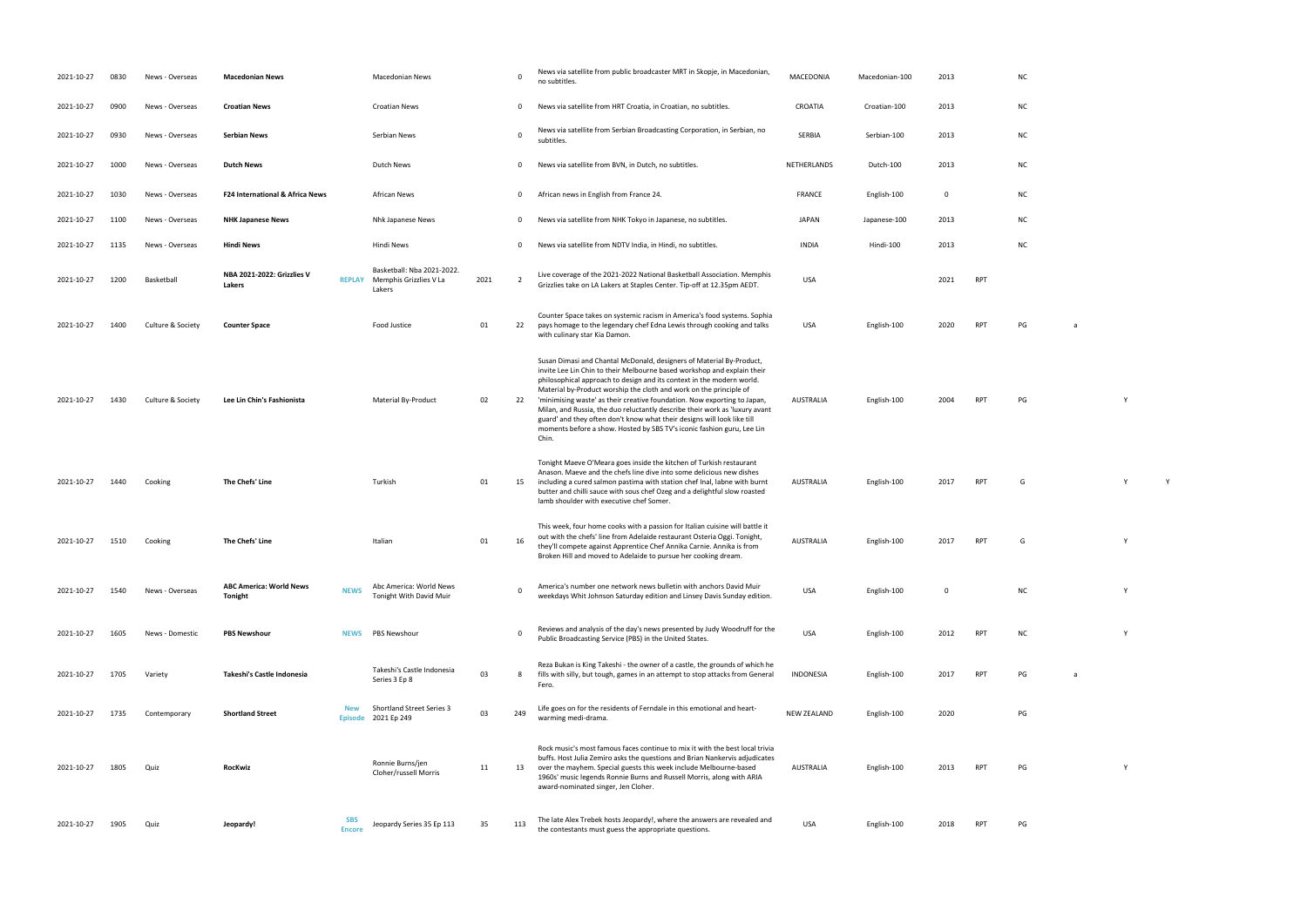stories from an Indigenous perspective. AUSTRALIA <sup>2021</sup> NC

RPT M als Y USA English-100 2021 M AUSTRALIA ENGLISH-100 2021 RPT Y Y Y Y Y Y

NC

RPT MA h v Y Y

| 2021-10-27 | 1930 | News - Domestic   | <b>NITV News Update</b>                                            | <b>NITV</b><br><b>Encore</b> | Nitv News Update 2021<br>5min Viceland Version Ep<br>212 | 2021 | 212          | The latest news from the oldest living culture, NITV delivers Australian<br>stories from an Indigenous perspective.                                                                                                                                                                                                                                                                                                                                                                                                                                                                                                                                                  | <b>AUSTRALIA</b> |                | 2021        |            | N <sub>C</sub> |
|------------|------|-------------------|--------------------------------------------------------------------|------------------------------|----------------------------------------------------------|------|--------------|----------------------------------------------------------------------------------------------------------------------------------------------------------------------------------------------------------------------------------------------------------------------------------------------------------------------------------------------------------------------------------------------------------------------------------------------------------------------------------------------------------------------------------------------------------------------------------------------------------------------------------------------------------------------|------------------|----------------|-------------|------------|----------------|
| 2021-10-27 | 1935 | Quiz              | 8 Out Of 10 Cats Does<br>Countdown                                 |                              | 8 Out Of 10 Cats Does<br>Countdown Series 8 Ep 7         | 08   | $7^{\circ}$  | It's Letters and Numbers with a whole bunch of comedians. Hosted by<br>Jimmy Carr, Rachel Riley and Susie Dent. Featuring special guests Joe<br>Lycett, Bill Bailey and Isy Suttie.                                                                                                                                                                                                                                                                                                                                                                                                                                                                                  | UNITED KINGDOM   | English-100    | 2015        | <b>RPT</b> | M              |
| 2021-10-27 | 2030 | Culture & Society | The Big Squeeze                                                    |                              | Premiere Big Squeeze, The                                |      | 0            | The incredible stories of those caught up in the GameStop short squeeze,<br>and a cautionary tale about what happens when the markets divorce<br>themselves from the real economy.                                                                                                                                                                                                                                                                                                                                                                                                                                                                                   | USA              | English-100    | 2021        |            | М              |
| 2021-10-27 | 2215 | Culture & Society | <b>Australia Uncovered: The</b><br><b>Children In The Pictures</b> | <b>SBS</b><br><b>Encore</b>  | Australia Uncovered: The<br>Children In The Pictures     | 2021 | 0            | The Children In The Pictures takes us inside Task Force Argos, a renowned<br>Australian-based police investigative team, as they go undercover to<br>rescue children from online sexual abuse. From infiltrating global criminal<br>networks to hunting down the world's worst abusers, the Argos team<br>shines a light on the dark reality of online child sexual abuse and the fight<br>we all face in stopping it.                                                                                                                                                                                                                                               | <b>AUSTRALIA</b> | English-100    | 2021        | <b>RPT</b> |                |
| 2021-10-27 | 2345 | News - Overseas   | <b>Vice News Tonight</b>                                           | <b>New</b><br><b>Episode</b> | Vice News Tonight 2021 Ep<br>152                         | 01   | 152          | VICE News Tonight cuts through the spin, disinformation, and punditry to<br>bring you in-depth coverage of the day's top stories, and fearless on-the-<br>ground reporting on the people, places, and voices you won't see<br>anywhere else.                                                                                                                                                                                                                                                                                                                                                                                                                         | USA              |                | 2021        |            | N <sub>C</sub> |
| 2021-10-27 | 2440 | Horror            | <b>REC 4: Apocalypse</b>                                           | <b>MOVIE</b>                 |                                                          |      | $\mathbf{0}$ | Several hours have passed since the terrible events that ravaged the old<br>building in Barcelona. After the chaos of the first few moments, the army<br>decided to intervene and an elite group of soldiers infiltrated the building<br>in order to plant detonators and put an end to this nightmare once and for<br>all. The mission is a success; quick and precise. Angela Vidal, the young<br>television reporter who entered the building with the fireman just hours<br>before, manages to make it out alive. But what they don't know is that she<br>hasn't made it out of the building alone; within her she carries the seed of<br>the strange infection. | SPAIN            | Spanish-100    | 2014        | <b>RPT</b> | M              |
| 2021-10-27 | 2625 | News - Overseas   | France 24 News In English From<br>Paris                            |                              | France 24 English News                                   |      | 0            | International news and current affairs television from Paris, offering a<br>French perspective on world events, in English.                                                                                                                                                                                                                                                                                                                                                                                                                                                                                                                                          | <b>FRANCE</b>    | English-100    | $\mathbf 0$ |            | N <sub>C</sub> |
| 2021-10-27 | 2700 | News - Overseas   | <b>Thai News</b>                                                   |                              | Thai News                                                |      | 0            | News via satellite from Thai Public Broadcasting Service, in Thai, no<br>subtitles.                                                                                                                                                                                                                                                                                                                                                                                                                                                                                                                                                                                  | THAILAND         | Thai-100       | 0           |            | N0             |
| 2021-10-27 | 2730 | News - Overseas   | <b>Bangla News</b>                                                 |                              | Bangla News                                              |      | 0            | News via satellite from Channel i Bangladesh, in Bangla, no subtitles.                                                                                                                                                                                                                                                                                                                                                                                                                                                                                                                                                                                               | BANGLADESH       | Bengali-100    | $\mathbf 0$ |            | N0             |
| 2021-10-27 | 2800 | News - Overseas   | Punjabi News                                                       |                              | Punjabi News                                             |      | 0            | News via satellite from India, in Punjabi, no subtitles.                                                                                                                                                                                                                                                                                                                                                                                                                                                                                                                                                                                                             | <b>INDIA</b>     | Punjabi-100    | 0           |            | N <sub>C</sub> |
| 2021-10-27 | 2830 | News - Overseas   | Sri Lankan Sinhalese News                                          |                              | Sri Lankan Sinhalese News                                |      | 0            | News from Sri Lanka Rupavahini Corporation Colombo Sri Lanka, in<br>Sinhalese, no subtitles.                                                                                                                                                                                                                                                                                                                                                                                                                                                                                                                                                                         | <b>SRI LANKA</b> | Sinhalese-100  | 0           |            | N0             |
| 2021-10-28 | 0500 | News - Overseas   | <b>Korean News</b>                                                 |                              | Korean News                                              |      | 0            | News via satellite from YTN Korea, in Korean, no subtitles.                                                                                                                                                                                                                                                                                                                                                                                                                                                                                                                                                                                                          | SOUTH KOREA      | Korean-100     | 2013        |            | N0             |
| 2021-10-28 | 0530 | News - Overseas   | <b>Indonesian News</b>                                             |                              | <b>Indonesian News</b>                                   |      | 0            | News via satellite from TVRI Jakarta, in Indonesian, no subtitles.                                                                                                                                                                                                                                                                                                                                                                                                                                                                                                                                                                                                   | <b>INDONESIA</b> | Indonesian-100 | 2013        |            | N0             |
| 2021-10-28 | 0610 | News - Overseas   | <b>Hong Kong News</b>                                              |                              | Hong Kong News                                           |      | $\mathbf{0}$ | News via satellite from TVB Hong Kong, in Cantonese, no subtitles.                                                                                                                                                                                                                                                                                                                                                                                                                                                                                                                                                                                                   | <b>HONG KONG</b> | Cantonese-100  | 2013        |            | N0             |
| 2021-10-28 | 0630 | News - Overseas   | <b>Deutsche Welle English News</b>                                 |                              | Deutsche Welle English<br>News                           |      | 0            | News and analysis of the top international and European news and current<br>affairs from Berlin, in English.                                                                                                                                                                                                                                                                                                                                                                                                                                                                                                                                                         | GERMANY          | English-100    | 0           |            | N0             |
| 2021-10-28 | 0700 | News - Overseas   | <b>Russian News</b>                                                |                              | <b>Russian News</b>                                      |      | 0            | News via satellite from NTV Moscow, in Russian, no subtitles.                                                                                                                                                                                                                                                                                                                                                                                                                                                                                                                                                                                                        | <b>RUSSIA</b>    | Russian-100    | 2013        |            | NO             |
| 2021-10-28 | 0730 | News - Overseas   | <b>Polish News</b>                                                 |                              | <b>Polish News</b>                                       |      | 0            | Wydarzenia from Polsat in Warsaw via satellite, in Polish, no subtitles.                                                                                                                                                                                                                                                                                                                                                                                                                                                                                                                                                                                             | POLAND           | Polish-100     | 2013        |            | N0             |
| 2021-10-28 | 0800 | News - Overseas   | <b>Maltese News</b>                                                |                              | <b>Maltese News</b>                                      |      | $\mathbf 0$  | News from Public Broadcasting Services Limited, Malta, in Maltese, no<br>subtitles.                                                                                                                                                                                                                                                                                                                                                                                                                                                                                                                                                                                  | <b>MALTA</b>     | Maltese-100    | 2013        |            | N0             |
| 2021-10-28 | 0830 | News - Overseas   | <b>Macedonian News</b>                                             |                              | Macedonian News                                          |      | 0            | News via satellite from public broadcaster MRT in Skopje, in Macedonian,<br>no subtitles.                                                                                                                                                                                                                                                                                                                                                                                                                                                                                                                                                                            | MACEDONIA        | Macedonian-100 | 2013        |            | N0             |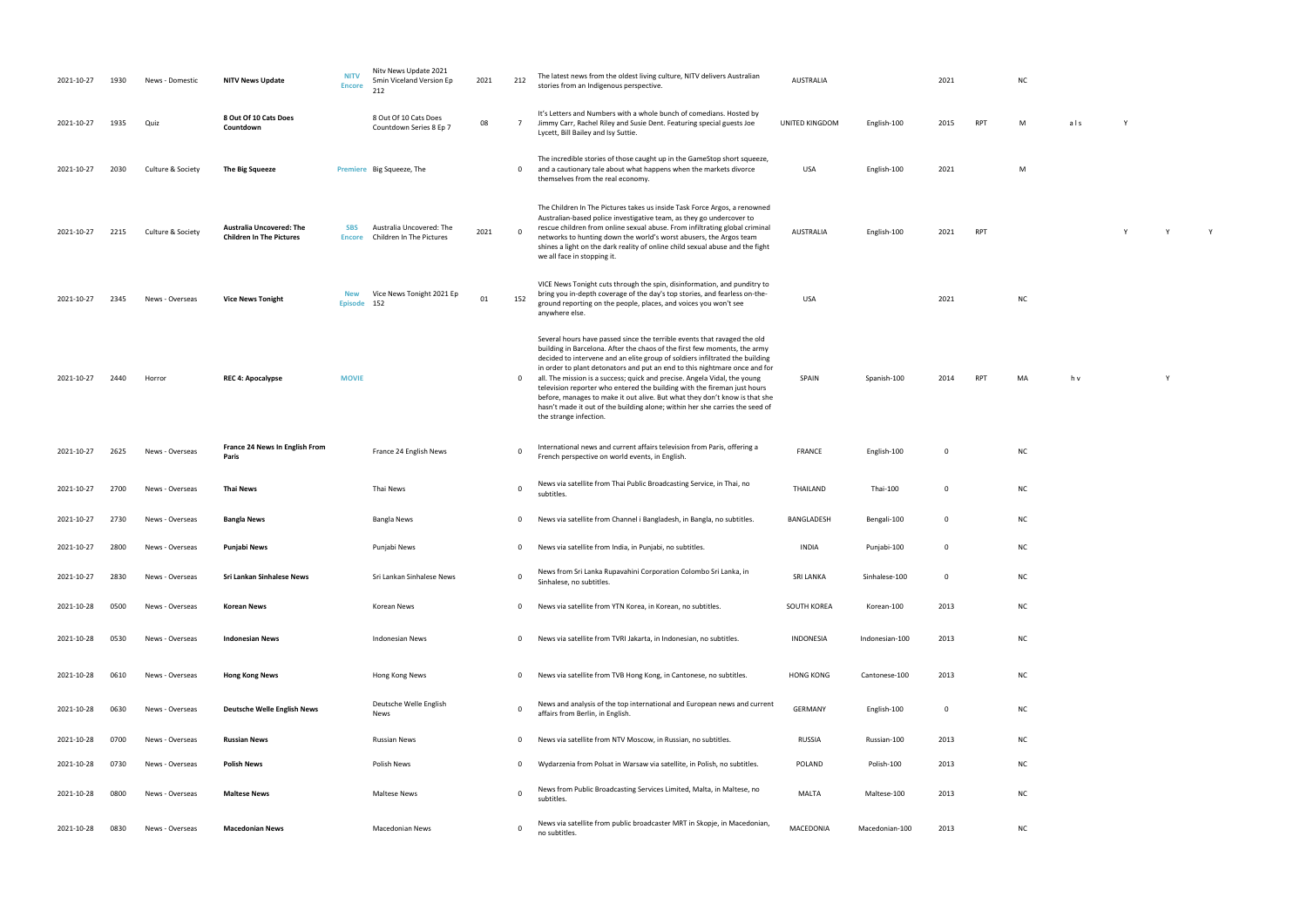- 
- 
- 
- 
- 
- 
- 4. International Figure Skating 2019. <sup>2019</sup> RPT NC <sup>Y</sup>
- RPT M al Y
	-
- RPT M l Y
- RPT G Y
- RPT G Y
	-
- white Johnson Saturday edition and Linsey Davis Sunday edition and Linsey Davis Sunday edition. USA English-100 O NC York 100 NC York 100 NC York 100 NC York 100 NC York 100 NC York 100 NC York 100 NC York 100 NC York 100
- Public Broadcasting States. USA English-100 2012 RPT NC Y
- **INDONESIA ENGLish-100 2017 RPT** 
	-
- RPT PG Y
- the contestants must guess the appropriate questions. USA English-100 2018 RPT PG
- $nc$
- UNITED KING MANUS RPT M M ls Y
- 
- 
- 
- 
- 
- 
- 
- 
- 
- 
- 

| 2021-10-28 | 0900 | News - Overseas       | <b>Croatian News</b>                             |                              | <b>Croatian News</b>                                       |      | 0            | News via satellite from HRT Croatia, in Croatian, no subtitles.                                                                                                                                                                                                                                                                                                                                                 | CROATIA            | Croatian-100 | 2013        |            | N <sub>C</sub> |
|------------|------|-----------------------|--------------------------------------------------|------------------------------|------------------------------------------------------------|------|--------------|-----------------------------------------------------------------------------------------------------------------------------------------------------------------------------------------------------------------------------------------------------------------------------------------------------------------------------------------------------------------------------------------------------------------|--------------------|--------------|-------------|------------|----------------|
| 2021-10-28 | 0930 | News - Overseas       | <b>Serbian News</b>                              |                              | Serbian News                                               |      | 0            | News via satellite from Serbian Broadcasting Corporation, in Serbian, no<br>subtitles.                                                                                                                                                                                                                                                                                                                          | SERBIA             | Serbian-100  | 2013        |            | N0             |
| 2021-10-28 | 1000 | News - Overseas       | <b>Dutch News</b>                                |                              | Dutch News                                                 |      | 0            | News via satellite from BVN, in Dutch, no subtitles.                                                                                                                                                                                                                                                                                                                                                            | NETHERLANDS        | Dutch-100    | 2013        |            | N <sub>C</sub> |
| 2021-10-28 | 1030 | News - Overseas       | Somali News                                      |                              | Somali News                                                |      | $\Omega$     | News via satellite from Universal TV as broadcast in Somalia (Mogadishu),<br>in Somali, no subtitles.                                                                                                                                                                                                                                                                                                           | SOMALIA            | Somali-100   | $\mathbf 0$ |            | NO             |
| 2021-10-28 | 1100 | News - Overseas       | <b>NHK Japanese News</b>                         |                              | Nhk Japanese News                                          |      | $\mathbf{0}$ | News via satellite from NHK Tokyo in Japanese, no subtitles.                                                                                                                                                                                                                                                                                                                                                    | <b>JAPAN</b>       | Japanese-100 | 2013        |            | N0             |
| 2021-10-28 | 1135 | News - Overseas       | <b>Hindi News</b>                                |                              | Hindi News                                                 |      | $\mathbf{0}$ | News via satellite from NDTV India, in Hindi, no subtitles.                                                                                                                                                                                                                                                                                                                                                     | <b>INDIA</b>       | Hindi-100    | 2013        |            | N0             |
| 2021-10-28 | 1200 | <b>Figure Skating</b> | <b>ISU Grand Prix of Figure Skating</b><br>Italy | <b>SPORTS</b>                | Isu Grand Prix Of Figure<br>Skating (Torino, Italy) Part 4 | 2019 |              | Coverage of the ISU Figure Skating 2019-20 Grand Prix - Torino, Italy, Part<br>4. International Figure Skating 2019.                                                                                                                                                                                                                                                                                            |                    |              | 2019        | <b>RPT</b> | N0             |
| 2021-10-28 | 1330 | Culture & Society     | <b>Canada's Waterless Communities</b>            |                              | Canada's Waterless<br>Communities: Neskantaga              | 00   |              | VICE heads to the remote Neskantaga First Nation in Northern Ontario<br>where after 20 years under a boil water advisory, they have slipped down<br>the Federal government's priority list for safe drinking water from four to<br>nineteen.                                                                                                                                                                    | CANADA             | English-100  | 2016        | <b>RPT</b> | M              |
| 2021-10-28 | 1400 | Quiz                  | RocKwiz                                          |                              | Ben Salter & Kimbra                                        | 09   | 6            | Rock music's most famous faces continue to mix it with the best local trivia<br>buffs. Join hosts Julia Zemiro and Brian Nankervis, along with the RocKwiz<br>Orkestra and the ever-faithful Dugald, at St Kilda's historic Esplanade Hotel<br>for the music-trivia program that will brighten up your night.                                                                                                   | <b>AUSTRALIA</b>   | English-100  | 2011        | <b>RPT</b> | M              |
| 2021-10-28 | 1450 | Cooking               | The Chefs' Line                                  |                              | Italian                                                    | 01   | 17           | Four home cooks with a passion for Italian cuisine will battle it out with the<br>chefs' line from Adelaide restaurant Osteria Oggi. Station Chef Lawrence<br>steps up to represent his restaurant.                                                                                                                                                                                                             | AUSTRALIA          | English-100  | 2017        | <b>RPT</b> | G              |
| 2021-10-28 | 1520 | Cooking               | The Chefs' Line                                  |                              | Italian                                                    | 01   | 18           | Sous chef Josh from Italian restaurant Osterio Oggi goes up against two<br>passionate home cooks. Witness the competition, camaraderie and<br>spectacular skills of these talented cooks and chefs. Who will make it to the<br>end of the chefs' line?                                                                                                                                                          | AUSTRALIA          | English-100  | 2017        | <b>RPT</b> | G              |
| 2021-10-28 | 1550 | News - Overseas       | <b>ABC America: World News</b><br>Tonight        | <b>NEWS</b>                  | Abc America: World News<br>Tonight With David Muir         |      | 0            | America's number one network news bulletin with anchors David Muir<br>weekdays Whit Johnson Saturday edition and Linsey Davis Sunday edition.                                                                                                                                                                                                                                                                   | <b>USA</b>         | English-100  | $\mathbf 0$ |            | N0             |
| 2021-10-28 | 1615 | News - Domestic       | <b>PBS Newshour</b>                              |                              | NEWS PBS Newshour                                          |      | 0            | Reviews and analysis of the day's news presented by Judy Woodruff for the<br>Public Broadcasting Service (PBS) in the United States.                                                                                                                                                                                                                                                                            | <b>USA</b>         | English-100  | 2012        | <b>RPT</b> | N              |
| 2021-10-28 | 1715 | Variety               | Takeshi's Castle Indonesia                       |                              | Takeshi's Castle Indonesia<br>Series 3 Ep 9                | 03   | 9            | Reza Bukan is King Takeshi - the owner of a castle, the grounds of which he<br>fills with silly, but tough, games in an attempt to stop attacks from General<br>Fero.                                                                                                                                                                                                                                           | <b>INDONESIA</b>   | English-100  | 2017        | RPT        | PG             |
| 2021-10-28 | 1745 | Contemporary          | <b>Shortland Street</b>                          | <b>New</b><br><b>Episode</b> | Shortland Street Series 3<br>2021 Ep 250                   | 03   | 250          | Life goes on for the residents of Ferndale in this emotional and heart-<br>warming medi-drama.                                                                                                                                                                                                                                                                                                                  | <b>NEW ZEALAND</b> | English-100  | 2020        |            | PG             |
| 2021-10-28 | 1810 | Quiz                  | <b>RocKwiz</b>                                   |                              | Jess Ribeiro/tim<br>Rogers/henry Wagons                    | 11   | 14           | Rock music's most famous faces continue to mix it with the best local trivia<br>buffs. Host Julia Zemiro asks the questions and Brian Nankervis adjudicates<br>over the mayhem. Special guests this week include the charismatic<br>frontman for alternate rockers You Am I, Tim Rogers, one half of acoustic<br>duo The Bone Collectors, Jess Ribeiro, and Melbourne-based singer-<br>songwriter Henry Wagons. | <b>AUSTRALIA</b>   | English-100  | 2013        | <b>RPT</b> | PG             |
| 2021-10-28 | 1910 | Quiz                  | Jeopardy!                                        | <b>SBS</b><br><b>Encore</b>  | Jeopardy Series 35 Ep 114                                  | 35   | 114          | The late Alex Trebek hosts Jeopardy!, where the answers are revealed and<br>the contestants must guess the appropriate questions.                                                                                                                                                                                                                                                                               | <b>USA</b>         | English-100  | 2018        | <b>RPT</b> | PG             |
| 2021-10-28 | 1935 | News - Domestic       | <b>NITV News Update</b>                          | <b>NITV</b><br><b>Encore</b> | Nitv News Update 2021<br>5min Viceland Version Ep<br>213   | 2021 | 213          | The latest news from the oldest living culture, NITV delivers Australian<br>stories from an Indigenous perspective.                                                                                                                                                                                                                                                                                             | <b>AUSTRALIA</b>   |              | 2021        |            | N              |
| 2021-10-28 | 1940 | Quiz                  | 8 Out Of 10 Cats Does<br>Countdown               |                              | 8 Out Of 10 Cats Does<br>Countdown Series 8 Ep 8           | 08   | 8            | It's Letters and Numbers with a whole bunch of comedians. Hosted by<br>Jimmy Carr, Rachel Riley and Susie Dent. Featuring special guests Henning<br>When, Jessica Hynes and Tom Allen.                                                                                                                                                                                                                          | UNITED KINGDOM     | English-100  | 2015        | <b>RPT</b> | M              |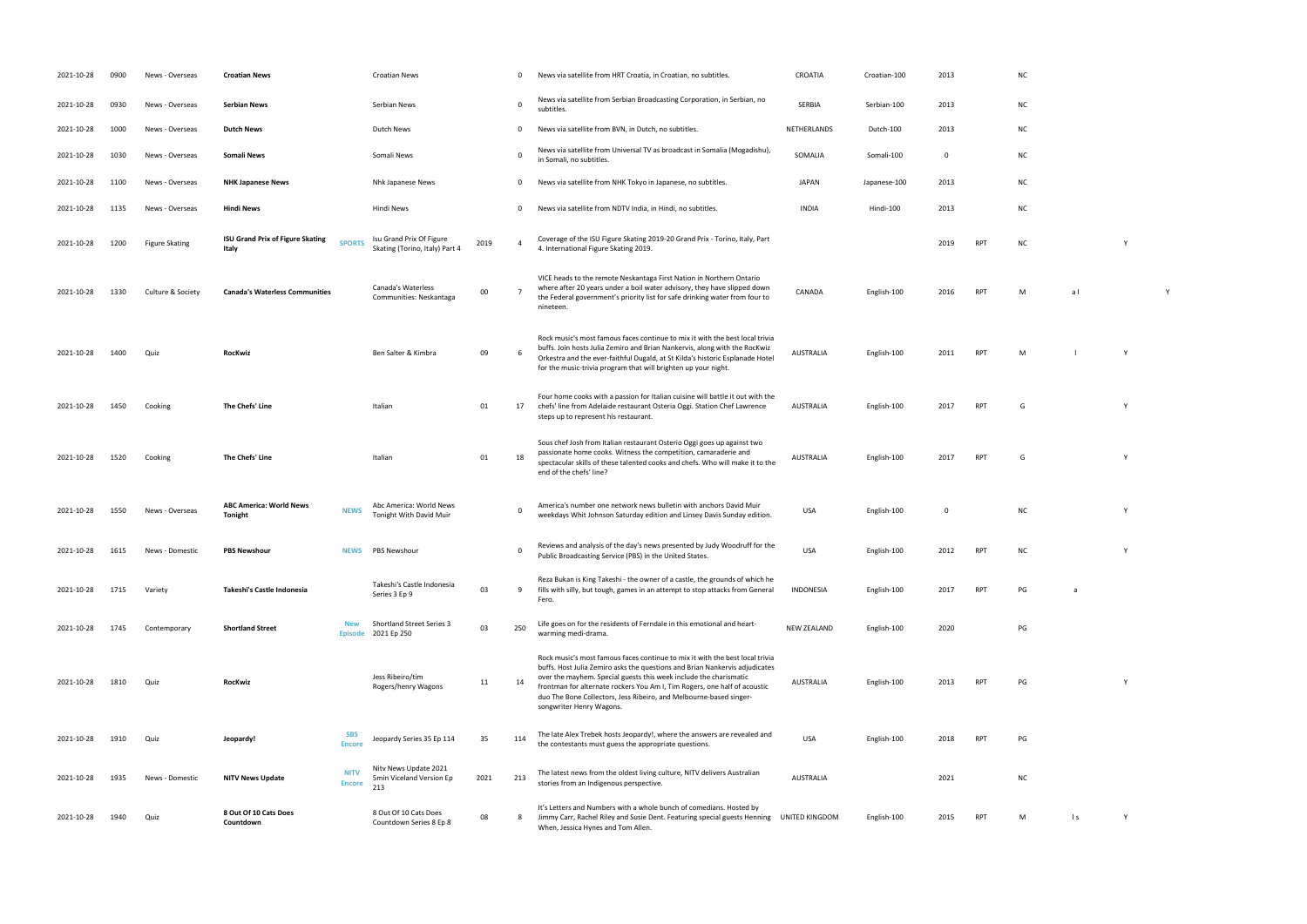| 2021-10-28 | 2030 | History                | The Curse Of Oak Island                | <b>New</b><br><b>Episode</b> | Top 25 Finds Part 2, The         | 07   | $\overline{2}$ | Host Matty Blake counts down the 'Top 25 Finds' made in the history of the<br>224-year old Oak Island treasure hunt.                                                                                                                                                                                                                                                                                                          | <b>USA</b>                       | English-100    | 2020        |            | M              |
|------------|------|------------------------|----------------------------------------|------------------------------|----------------------------------|------|----------------|-------------------------------------------------------------------------------------------------------------------------------------------------------------------------------------------------------------------------------------------------------------------------------------------------------------------------------------------------------------------------------------------------------------------------------|----------------------------------|----------------|-------------|------------|----------------|
| 2021-10-28 | 2115 | History                | The Curse Of Oak Island                | <b>New</b><br><b>Episode</b> | Top 25 Theories Part 1, The      | 07   | 3              | Host Matty Blake counts down the 'Top 25 Theories' about the truth<br>behind the 224-year old Oak Island mystery.                                                                                                                                                                                                                                                                                                             | USA                              | English-100    | 2020        |            | M              |
| 2021-10-28 | 2200 | Variety                | Dave Gorman: Modern Life Is<br>Goodish | <b>New</b><br><b>Episode</b> | Physically Large Head, A         | 05   |                | Dave Gorman ponders society's obsession with image. He also investigates<br>quite how far people are willing to go for fame.                                                                                                                                                                                                                                                                                                  | <b>UNITED KINGDOM</b>            | English-100    | 2017        |            | M              |
| 2021-10-28 | 2255 | <b>Current Affairs</b> | The Feed                               | <b>SBS</b><br><b>Encore</b>  | Feed 2021 Ep, The 29             | 2021 | 29             | If your new online love seems too good to be true, well, you might be right.<br>Romance scams have surged during the pandemic, with loneliness and stay-<br>at-home boredom driving ordinary Australians into the hands of online<br>fraudsters. The Feed speaks to one woman who lost thousands of dollars to<br>a man she believed loved her, and the investigator who exposed the web<br>of organised crime behind it all. | <b>AUSTRALIA</b>                 | English-100    | 2021        | <b>RPT</b> | N              |
| 2021-10-28 | 2325 | News - Overseas        | <b>Vice News Tonight</b>               | <b>New</b><br><b>Episode</b> | Vice News Tonight 2021 Ep<br>153 | 01   | 153            | VICE News Tonight cuts through the spin, disinformation, and punditry to<br>bring you in-depth coverage of the day's top stories, and fearless on-the-<br>ground reporting on the people, places, and voices you won't see<br>anywhere else.                                                                                                                                                                                  | USA                              |                | 2021        |            | N0             |
| 2021-10-28 | 2420 | Period                 | <b>Vikings</b>                         |                              | Hell                             | 05   | 15             | Bishop Heahmund is wracked with guilt as he fights to renounce his<br>passions. Vikings will clash with Saxons on the battlefield leaving a key<br>figure lost in the calamity.                                                                                                                                                                                                                                               | <b>USA</b>                       | English-100    | 2017        | <b>RPT</b> | M/             |
| 2021-10-28 | 2510 | Period                 | <b>Vikings</b>                         |                              | Buddha, The                      | 05   | 16             | Bjorn achieves one of Ragnar's dreams and King Alfred faces his greatest<br>threat yet. A new plan is conceived while Ivar prepares for a divine arrival<br>and a settler returns to Iceland in terrible condition.                                                                                                                                                                                                           | USA                              | English-100    | 2017        | <b>RPT</b> | M              |
| 2021-10-28 | 2600 | Thriller               | The X-Files                            |                              | Unnatural, The                   | 06   | 19             | Arthur Dales' brother recounts a tale about a talented alien baseball player<br>who hid amongst an all-African-American team in Roswell, New Mexico<br>during the 1940s.                                                                                                                                                                                                                                                      | USA                              | English-100    | 1998        | <b>RPT</b> | M              |
| 2021-10-28 | 2650 | News - Overseas        | <b>Deutsche Welle English News</b>     |                              | Deutsche Welle English<br>News   |      | 0              | News and analysis of the top international and European news and current<br>affairs from Berlin, in English.                                                                                                                                                                                                                                                                                                                  | <b>GERMANY</b>                   | English-100    | 0           |            | N <sub>C</sub> |
| 2021-10-28 | 2700 | News - Overseas        | <b>Thai News</b>                       |                              | Thai News                        |      | 0              | News via satellite from Thai Public Broadcasting Service, in Thai, no<br>subtitles.                                                                                                                                                                                                                                                                                                                                           | THAILAND                         | Thai-100       | $\mathbf 0$ |            | N <sub>C</sub> |
| 2021-10-28 | 2730 | News - Overseas        | <b>Bangla News</b>                     |                              | <b>Bangla News</b>               |      | 0              | News via satellite from Channel i Bangladesh, in Bangla, no subtitles.                                                                                                                                                                                                                                                                                                                                                        | BANGLADESH                       | Bengali-100    | $\mathbf 0$ |            | N <sub>C</sub> |
| 2021-10-28 | 2800 | News - Overseas        | Punjabi News                           |                              | Punjabi News                     |      | 0              | News via satellite from India, in Punjabi, no subtitles.                                                                                                                                                                                                                                                                                                                                                                      | <b>INDIA</b>                     | Punjabi-100    | $\mathbf 0$ |            | N0             |
| 2021-10-28 | 2830 | News - Overseas        | Sri Lankan Sinhalese News              |                              | Sri Lankan Sinhalese News        |      | 0              | News from Sri Lanka Rupavahini Corporation Colombo Sri Lanka, in<br>Sinhalese, no subtitles.                                                                                                                                                                                                                                                                                                                                  | <b>SRI LANKA</b>                 | Sinhalese-100  | $\mathbf 0$ |            | N0             |
| 2021-10-29 | 0500 | News - Overseas        | <b>Korean News</b>                     |                              | Korean News                      |      | 0              | News via satellite from YTN Korea, in Korean, no subtitles.                                                                                                                                                                                                                                                                                                                                                                   | <b>SOUTH KOREA</b>               | Korean-100     | 2013        |            | N0             |
| 2021-10-29 | 0530 | News - Overseas        | <b>Indonesian News</b>                 |                              | <b>Indonesian News</b>           |      | 0              | News via satellite from TVRI Jakarta, in Indonesian, no subtitles.                                                                                                                                                                                                                                                                                                                                                            | <b>INDONESIA</b>                 | Indonesian-100 | 2013        |            | N0             |
| 2021-10-29 | 0610 | News - Overseas        | <b>Hong Kong News</b>                  |                              | Hong Kong News                   |      | 0              | News via satellite from TVB Hong Kong, in Cantonese, no subtitles.                                                                                                                                                                                                                                                                                                                                                            | <b>HONG KONG</b>                 | Cantonese-100  | 2013        |            | N0             |
| 2021-10-29 | 0630 | News - Overseas        | <b>Deutsche Welle English News</b>     |                              | Deutsche Welle English<br>News   |      | 0              | News and analysis of the top international and European news and current<br>affairs from Berlin, in English.                                                                                                                                                                                                                                                                                                                  | <b>GERMANY</b>                   | English-100    | 0           |            | N0             |
| 2021-10-29 | 0700 | News - Overseas        | <b>Russian News</b>                    |                              | <b>Russian News</b>              |      | 0              | News via satellite from NTV Moscow, in Russian, no subtitles.                                                                                                                                                                                                                                                                                                                                                                 | <b>RUSSIA</b>                    | Russian-100    | 2013        |            | N0             |
| 2021-10-29 | 0730 | News - Overseas        | Polish News                            |                              | Polish News                      |      | 0              | Wydarzenia from Polsat in Warsaw via satellite, in Polish, no subtitles.                                                                                                                                                                                                                                                                                                                                                      | POLAND                           | Polish-100     | 2013        |            | N0             |
| 2021-10-29 | 0800 | News - Overseas        | <b>Bosnian News</b>                    |                              | <b>Bosnian News</b>              |      | 0              | News via satellite from Radio-Televizija Bosne i Hercegovine, Bosnia.                                                                                                                                                                                                                                                                                                                                                         | <b>BOSNIA AND</b><br>HERZEGOVINA | Bosnian-100    | $\mathbf 0$ |            | N0             |
| 2021-10-29 | 0830 | News - Overseas        | <b>Macedonian News</b>                 |                              | <b>Macedonian News</b>           |      | 0              | News via satellite from public broadcaster MRT in Skopje, in Macedonian,<br>no subtitles.                                                                                                                                                                                                                                                                                                                                     | MACEDONIA                        | Macedonian-100 | 2013        |            | N0             |

- 
- 
- 
- RPT NC Y
	-
- NC
- PT MA av Y Y
- PT MA av Y
- RPT M ahlv Y
	-
	-
	-
	-
	-
	-
	-
	-
	-
	-
	-
	-
	-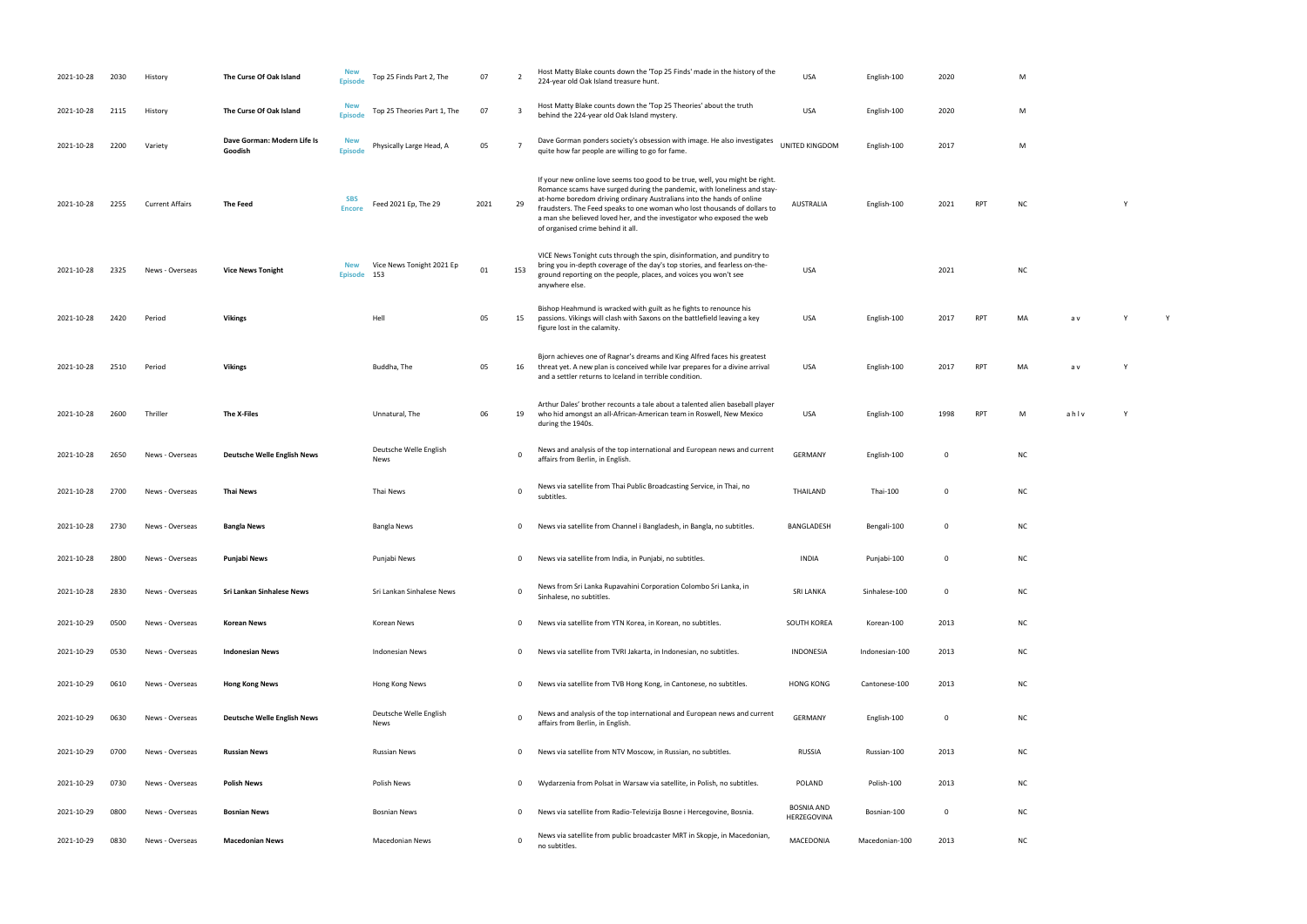| 2021-10-29 | 0900 | News - Overseas   | <b>Croatian News</b>                                    |                              | <b>Croatian News</b>                                                    |      | 0           | News via satellite from HRT Croatia, in Croatian, no subtitles.                                                                                                                                                                                                                                                                                                                                                  | CROATIA            | Croatian-100 | 2013        |            | N0             |
|------------|------|-------------------|---------------------------------------------------------|------------------------------|-------------------------------------------------------------------------|------|-------------|------------------------------------------------------------------------------------------------------------------------------------------------------------------------------------------------------------------------------------------------------------------------------------------------------------------------------------------------------------------------------------------------------------------|--------------------|--------------|-------------|------------|----------------|
| 2021-10-29 | 0930 | News - Overseas   | <b>Serbian News</b>                                     |                              | Serbian News                                                            |      | $\mathbf 0$ | News via satellite from Serbian Broadcasting Corporation, in Serbian, no<br>subtitles.                                                                                                                                                                                                                                                                                                                           | SERBIA             | Serbian-100  | 2013        |            | NO             |
| 2021-10-29 | 1000 | News - Overseas   | <b>Dutch News</b>                                       |                              | Dutch News                                                              |      | 0           | News via satellite from BVN, in Dutch, no subtitles.                                                                                                                                                                                                                                                                                                                                                             | NETHERLANDS        | Dutch-100    | 2013        |            | NO             |
| 2021-10-29 | 1030 | News - Overseas   | <b>Armenian News</b>                                    |                              | <b>Armenian News</b>                                                    |      | $\mathbf 0$ | News via satellite from Channel H1 Armenia (Yerevan), in Armenian, no<br>subtitles.                                                                                                                                                                                                                                                                                                                              | ARMENIA            | Armenian-100 | 2014        |            | NO             |
| 2021-10-29 | 1100 | News - Overseas   | <b>NHK Japanese News</b>                                |                              | Nhk Japanese News                                                       |      | $\mathbf 0$ | News via satellite from NHK Tokyo in Japanese, no subtitles.                                                                                                                                                                                                                                                                                                                                                     | <b>JAPAN</b>       | Japanese-100 | 2013        |            | N <sub>C</sub> |
| 2021-10-29 | 1135 | News - Overseas   | <b>Hindi News</b>                                       |                              | Hindi News                                                              |      | $\mathbf 0$ | News via satellite from NDTV India, in Hindi, no subtitles.                                                                                                                                                                                                                                                                                                                                                      | <b>INDIA</b>       | Hindi-100    | 2013        |            | N <sub>C</sub> |
| 2021-10-29 | 1200 | Quiz              | <b>RocKwiz</b>                                          |                              | J Mascis/adalita/sarah Lee<br>Guthrie                                   | 11   | 8           | Rock music's most famous faces continue to mix it with the best local trivia<br>buffs. Host Julia Zemiro asks the questions and Brian Nankervis adjudicates<br>over the mayhem. Special guests this week include Adalita, lead vocalist<br>with Magic Dirt, J Mascis from Dinosaur Jr, and husband and wife team<br>Sarah Lee Guthrie (daughter of Arlo) and Johnny Irion, ex-member of<br>Queen Sarah Saturday. | <b>AUSTRALIA</b>   | English-100  | 2013        | <b>RPT</b> | M              |
| 2021-10-29 | 1300 | Gymnastics        | <b>Rhythmic Gymnastics World Cup</b><br><b>Bulgaria</b> | <b>SPORTS</b>                | Gymnastics: Rhythmic<br><b>Gymnastics World Cup</b><br>Series, Bulgaria | 2020 | <b>q</b>    | Coverage of the Rhythmic Gymnastics World Cup Series, Bulgaria.<br>International Gymnastics 2021.                                                                                                                                                                                                                                                                                                                |                    |              | 2020        | <b>RPT</b> | NO             |
| 2021-10-29 | 1430 | Culture & Society | Lee Lin Chin's Fashionista                              |                              | Claude Maus                                                             | 02   | 16          | This episode of Fashionista features Melbourne-based designer Claude<br>Maus. Hosted by SBS TV's iconic fashion guru, Lee Lin Chin.                                                                                                                                                                                                                                                                              | AUSTRALIA          | English-100  | 2004        | <b>RPT</b> | PG             |
| 2021-10-29 | 1440 | Cooking           | The Chefs' Line                                         |                              | Italian                                                                 | 01   | 19          | Executive chef Andrew from Italian restaurant Osterio Oggi goes up against<br>this week's best home cook. This is the ultimate David vs Goliath battle.<br>Can the passion of a home cook beat a professional chef?                                                                                                                                                                                              | AUSTRALIA          | English-100  | 2017        | <b>RPT</b> | G              |
| 2021-10-29 | 1510 | Cooking           | The Chefs' Line                                         |                              | Italian                                                                 | 01   | 20          | The competition is over but there's still plenty of food to enjoy. Maeve<br>O'Meara takes us inside the kitchen of Osteria Oggi to reflect on the week<br>and to learn some exciting new dishes.                                                                                                                                                                                                                 | AUSTRALIA          | English-100  | 2017        | <b>RPT</b> | G              |
| 2021-10-29 | 1540 | News - Overseas   | <b>ABC America: World News</b><br>Tonight               | <b>NEWS</b>                  | Abc America: World News<br>Tonight With David Muir                      |      | $\mathbf 0$ | America's number one network news bulletin with anchors David Muir<br>weekdays Whit Johnson Saturday edition and Linsey Davis Sunday edition.                                                                                                                                                                                                                                                                    | <b>USA</b>         | English-100  | $\mathbf 0$ |            | N0             |
| 2021-10-29 | 1605 | News - Domestic   | <b>PBS Newshour</b>                                     | <b>NEWS</b>                  | PBS Newshour                                                            |      | $\Omega$    | Reviews and analysis of the day's news presented by Judy Woodruff for the<br>Public Broadcasting Service (PBS) in the United States.                                                                                                                                                                                                                                                                             | <b>USA</b>         | English-100  | 2012        | <b>RPT</b> | N              |
| 2021-10-29 | 1705 | Variety           | Takeshi's Castle Indonesia                              |                              | Takeshi's Castle Indonesia<br>Series 3 Ep 10                            | 03   | 10          | Reza Bukan is King Takeshi - the owner of a castle, the grounds of which he<br>fills with silly, but tough, games in an attempt to stop attacks from General<br>Fero.                                                                                                                                                                                                                                            | INDONESIA          | English-100  | 2017        | RPT        | PG             |
| 2021-10-29 | 1735 | Contemporary      | <b>Shortland Street</b>                                 | <b>New</b><br><b>Episode</b> | <b>Shortland Street Series 3</b><br>2021 Ep 251                         | 03   | 251         | Life goes on for the residents of Ferndale in this emotional and heart-<br>warming medi-drama.                                                                                                                                                                                                                                                                                                                   | <b>NEW ZEALAND</b> | English-100  | 2020        |            | PG             |
| 2021-10-29 | 1805 | Quiz              | <b>RocKwiz</b>                                          |                              | Vanda And Young Special                                                 | 12   | 1           | In a tribute to Doc Neeson, this encore screening of RocKwiz salutes Vanda<br>and Young, which features one of Doc's last live performances. In this<br>special Doc performs an emotional rendition of The Angels' signature tune.                                                                                                                                                                               | <b>AUSTRALIA</b>   | English-100  | 2014        | <b>RPT</b> | M              |
| 2021-10-29 | 1905 | Quiz              | Jeopardy!                                               | <b>SBS</b><br><b>Encore</b>  | Jeopardy Series 35 Ep 115                                               | 35   | 115         | The late Alex Trebek hosts Jeopardy!, where the answers are revealed and<br>the contestants must guess the appropriate questions.                                                                                                                                                                                                                                                                                | <b>USA</b>         | English-100  | 2018        | <b>RPT</b> | PG             |
| 2021-10-29 | 1930 | News - Domestic   | <b>NITV News Update</b>                                 | <b>NITV</b><br><b>Encore</b> | Nity News Update 2021<br>5min Viceland Version Ep<br>214                | 2021 | 214         | The latest news from the oldest living culture, NITV delivers Australian<br>stories from an Indigenous perspective.                                                                                                                                                                                                                                                                                              | AUSTRALIA          |              | 2021        |            |                |
| 2021-10-29 | 1935 | Quiz              | 8 Out Of 10 Cats Does<br>Countdown                      |                              | 8 Out Of 10 Cats Does<br>Countdown Series 8 Ep 9                        | 08   | 9           | It's Letters and Numbers with a whole bunch of comedians. Hosted by<br>Jimmy Carr, Rachel Riley and Susie Dent. Featuring special guests Sara<br>Pascoe, Alex Horne and Josh Widdicombe.                                                                                                                                                                                                                         | UNITED KINGDOM     | English-100  | 2015        | <b>RPT</b> | M              |

- 
- 
- 
- 
- 
- 
- RPT M l Y
- International Gymnastics 2021. <sup>2020</sup> RPT NC <sup>Y</sup>
	-
- Maus. Hosted by SBS TV's iconic fashion guru, Lee Lin Chin. Australia English-100 2004 RPT PG Y
- AUSTRALIA English-100 2017 RPT G Y
- RPT G Y
- which Johnson Saturday edition and Linsey Davis Sunday edition and Linsey Davis Sunday edition. USA English-100 O NC Y
- PUBLIC BROADCASTING STATES. USA ENGLISH-100 2012 RPT NC Y
- RPT PG a
- warming media media media media media media media media media media media media media media media media media <br>PG
- RPT M l Y
- the contestants must guess the appropriate questions. USA English-100 2018 RPT PG
- $nc$
- RPT M ls Y
- 
- 
- 
- 
- 
- 
-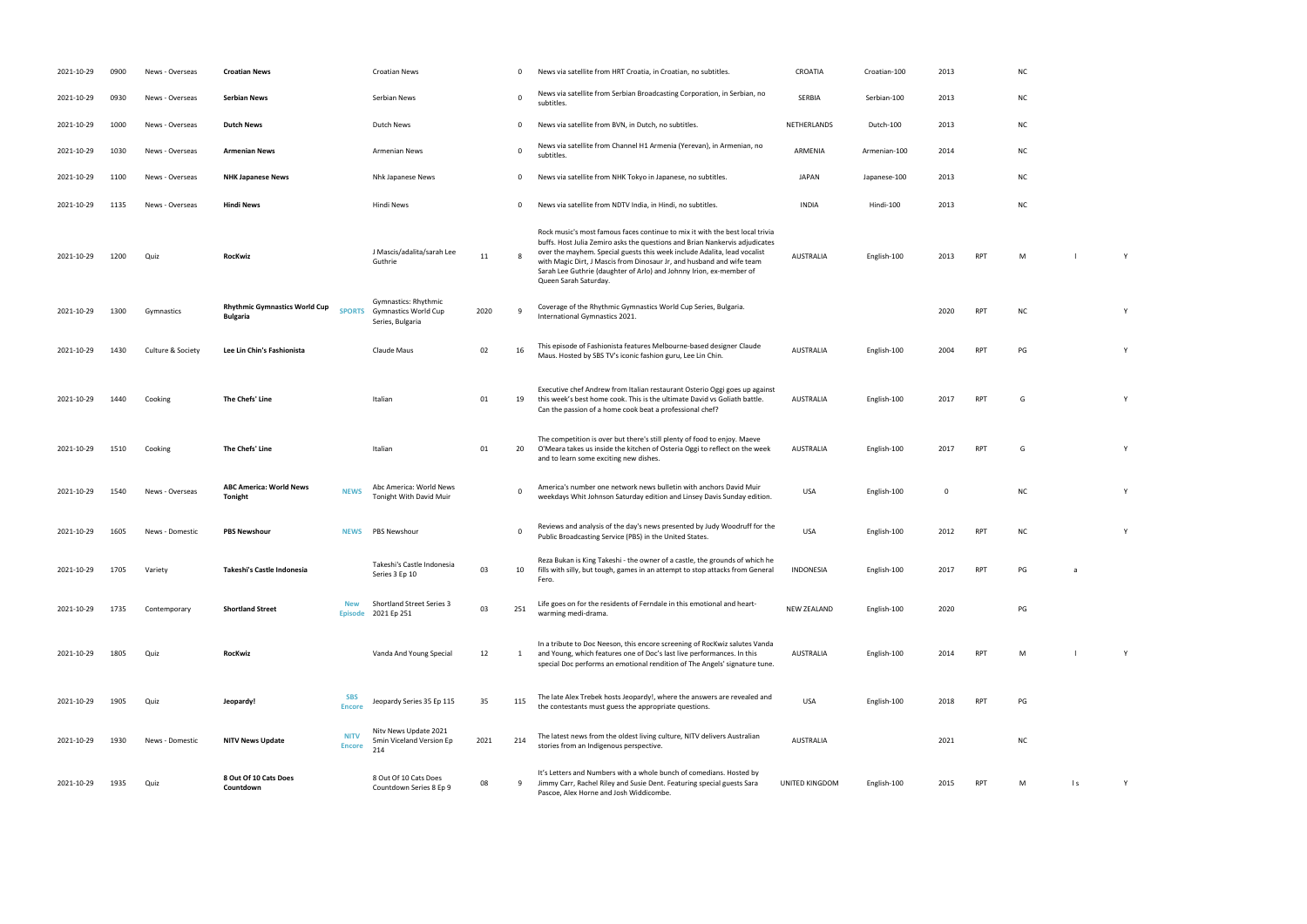USA English-100 2020 RPT M a v Y

PT MA a Wangkara Mare a Y

| 2021-10-29 | 2030 | Culture & Society | Hoarders                                        | <b>New</b><br><b>Episode</b> | Eileen / Judy                                      | 05 | 1                       | Ronald is a fire-fighter who is legally mandated to report hoarded homes.<br>But in this case the hoarder is his wife, Eileen, and the house is his own.<br>Eileen has destroyed not only her 3,200 sq ft home, but her relationships<br>with her husband and six sons.                                                                          | <b>USA</b>       | English-100    | 2012         |            |           |     |
|------------|------|-------------------|-------------------------------------------------|------------------------------|----------------------------------------------------|----|-------------------------|--------------------------------------------------------------------------------------------------------------------------------------------------------------------------------------------------------------------------------------------------------------------------------------------------------------------------------------------------|------------------|----------------|--------------|------------|-----------|-----|
| 2021-10-29 | 2120 | Sexuality         | <b>Monica And Sex</b>                           | <b>New</b><br><b>Episode</b> | Monica And Sex Series 1 Ep<br>- 6                  | 01 | 6                       | Monica explores adolescence to get to know how people between 18 and<br>26 years process their sexuality. She's accompanied by Miguel and Ana,<br>who want Monica to get her lost youth back.                                                                                                                                                    | SPAIN            | Spanish-100    | 2019         |            | MA        |     |
| 2021-10-29 | 2220 | Culture & Society | <b>Hunters</b>                                  |                              | Queen                                              | 01 | 5                       | In northern Nigeria, Queen Hunter leads a group of vigilantes who hunt<br>down kidnappers and extremists who have been threatening their<br>community.                                                                                                                                                                                           | <b>USA</b>       | English-100    | 2021         | <b>RPT</b> | M         | a   |
| 2021-10-29 | 2310 | Period            | <b>Project Blue Book</b>                        |                              | Area 51                                            | 02 | $\overline{\mathbf{3}}$ | When a soldier is seemingly abducted by a flying saucer at a military base<br>in the remote Nevada desert, Hynek and Quinn take up the case. But they<br>will soon learn that there are many reasons for the dangerous Area 51 to<br>want to keep its secrets.                                                                                   | <b>USA</b>       | English-100    | 2019         | <b>RPT</b> | M         | al  |
| 2021-10-29 | 2355 | Culture & Society | India Burning And Russia's Fight<br>Factory     |                              | India Burning And Russia's<br><b>Fight Factory</b> | 07 | $\overline{2}$          | VICE's Isobel Yeung investigates the growing fear that Hindu supremacism<br>may undermine secularism and relegate India's Muslims into second-class<br>citizens. VICE's Alzo Slade heads to the land of mountain warriors to train<br>with some of Dagestan's most feared coaches.                                                               | <b>USA</b>       | English-100    | 2020         | <b>RPT</b> | M         | a v |
| 2021-10-29 | 2430 | Culture & Society | <b>Battle For Idlib And Seeking</b><br>Solitude |                              | Battle For Idlib And Seeking<br>Solitude           | 07 | $\overline{3}$          | VICE correspondent Isobel Yeung and team go inside Idlib to uncover the<br>heartbreaking reality of civilians trapped under constant bombardment.<br>VICE's Dexter Thomas spent some time on lockdown in search of the<br>benefits of isolation - ironically weeks before the rest of the world would<br>join him in their COVID-19 quarantines. | USA              | English-100    | 2020         | <b>RPT</b> | MA        |     |
| 2021-10-29 | 2500 | Thriller          | The X-Files                                     |                              | Three Of A Kind                                    | 06 | 20                      | The Lone Gunmen encounter Susanne Modeski as they attempt to infiltrate<br>a defence contractors' conference in Las Vegas.                                                                                                                                                                                                                       | <b>USA</b>       | English-100    | 1998         | <b>RPT</b> | M         | ahv |
| 2021-10-29 | 2550 | Thriller          | The X-Files                                     |                              | Field Trip                                         | 06 | 21                      | A mystery involving two skeletons leads the agents on a journey in which<br>nothing is quite as it seems.                                                                                                                                                                                                                                        | <b>USA</b>       | English-100    | 1998         | <b>RPT</b> | M         | h v |
| 2021-10-29 | 2640 | News - Overseas   | <b>NHK World English News</b>                   |                              | Nhk World English News                             |    | 0                       | News and information on Japan's politics, business, culture, entertainment<br>and more, in English.                                                                                                                                                                                                                                              | <b>JAPAN</b>     | English-100    | 0            |            | NC        |     |
| 2021-10-29 | 2700 | News - Overseas   | <b>Thai News</b>                                |                              | Thai News                                          |    | $\mathbf 0$             | News via satellite from Thai Public Broadcasting Service, in Thai, no<br>subtitles.                                                                                                                                                                                                                                                              | THAILAND         | Thai-100       | 0            |            | <b>NC</b> |     |
| 2021-10-29 | 2730 | News - Overseas   | <b>Bangla News</b>                              |                              | <b>Bangla News</b>                                 |    | 0                       | News via satellite from Channel i Bangladesh, in Bangla, no subtitles.                                                                                                                                                                                                                                                                           | BANGLADESH       | Bengali-100    | 0            |            | <b>NC</b> |     |
| 2021-10-29 | 2800 | News - Overseas   | Punjabi News                                    |                              | Punjabi News                                       |    | 0                       | News via satellite from India, in Punjabi, no subtitles.                                                                                                                                                                                                                                                                                         | <b>INDIA</b>     | Punjabi-100    | 0            |            | <b>NC</b> |     |
| 2021-10-29 | 2830 | News - Overseas   | Sri Lankan Sinhalese News                       |                              | Sri Lankan Sinhalese News                          |    | 0                       | News from Sri Lanka Rupavahini Corporation Colombo Sri Lanka, in<br>Sinhalese, no subtitles.                                                                                                                                                                                                                                                     | <b>SRI LANKA</b> | Sinhalese-100  | 0            |            | <b>NC</b> |     |
| 2021-10-30 | 0500 | News - Overseas   | <b>Korean News</b>                              |                              | Korean News                                        |    | 0                       | News via satellite from YTN Korea, in Korean, no subtitles.                                                                                                                                                                                                                                                                                      | SOUTH KOREA      | Korean-100     | 2013         |            | <b>NC</b> |     |
| 2021-10-30 | 0530 | News - Overseas   | <b>Indonesian News</b>                          |                              | Indonesian News                                    |    | 0                       | News via satellite from TVRI Jakarta, in Indonesian, no subtitles.                                                                                                                                                                                                                                                                               | INDONESIA        | Indonesian-100 | 2013         |            | <b>NC</b> |     |
| 2021-10-30 | 0610 | News - Overseas   | <b>Hong Kong News</b>                           |                              | Hong Kong News                                     |    | 0                       | News via satellite from TVB Hong Kong, in Cantonese, no subtitles.                                                                                                                                                                                                                                                                               | <b>HONG KONG</b> | Cantonese-100  | 2013         |            | NC        |     |
| 2021-10-30 | 0630 | News - Overseas   | <b>Deutsche Welle English News</b>              |                              | Deutsche Welle English<br>News                     |    | $\mathbf 0$             | News and analysis of the top international and European news and current<br>affairs from Berlin, in English.                                                                                                                                                                                                                                     | GERMANY          | English-100    | 0            |            | <b>NC</b> |     |
| 2021-10-30 | 0700 | News - Overseas   | <b>Russian News</b>                             |                              | <b>Russian News</b>                                |    | 0                       | News via satellite from NTV Moscow, in Russian, no subtitles.                                                                                                                                                                                                                                                                                    | RUSSIA           | Russian-100    | 2013         |            | <b>NC</b> |     |
| 2021-10-30 | 0730 | News - Overseas   | Polish News                                     |                              | Polish News                                        |    | 0                       | Wydarzenia from Polsat in Warsaw via satellite, in Polish, no subtitles.                                                                                                                                                                                                                                                                         | <b>POLAND</b>    | Polish-100     | 2013         |            | <b>NC</b> |     |
| 2021-10-30 | 0800 | News - Overseas   | <b>Romanian News</b>                            |                              | Romanian News                                      |    | $\mathbf 0$             | News via satellite from TVRi Bucharest Romania, in Romanian, no subtitles.                                                                                                                                                                                                                                                                       | ROMANIA          | Romanian-100   | $\mathbf{0}$ |            | <b>NC</b> |     |

| MA |  |  |  |
|----|--|--|--|
|    |  |  |  |
|    |  |  |  |

| M | a              | Υ | Υ |
|---|----------------|---|---|
| M | a <sub>l</sub> | Υ |   |

| <b>RPT</b> | M | ahv | Υ |
|------------|---|-----|---|
|            |   |     |   |

nothing is quite as it seems. USA English-100 V 1998 PM seems. USA English-100 1998 RPT M M h v Y 2009 RPT M h<br>100 1998 RPT M M H v Y 2009 RPT M M H v Y 2009 RPT M M H v 2009 RPT M H v 2009 RPT M M H v 2009 RPT M M H v 20<br>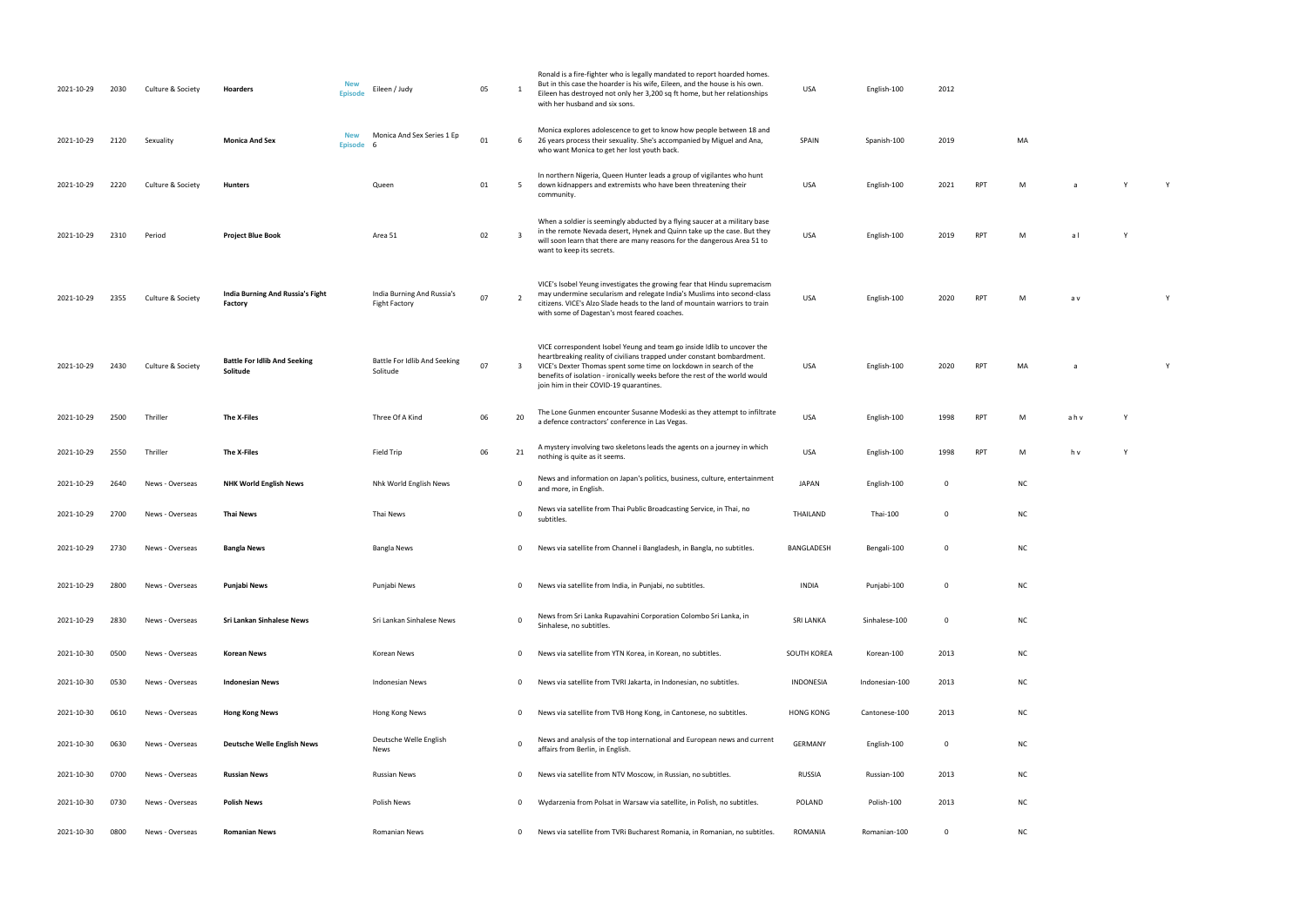| 2021-10-30 | 0830 | News - Overseas   | <b>Macedonian News</b>                                    |             | Macedonian News                                    |    | $\Omega$                | News via satellite from public broadcaster MRT in Skopje, in Macedonian,<br>no subtitles.                                                                                                                                                                                                                                                                                                                                                                                                  | MACEDONIA          | Macedonian-100 | 2013        |            | <b>NC</b> |   |          |              |
|------------|------|-------------------|-----------------------------------------------------------|-------------|----------------------------------------------------|----|-------------------------|--------------------------------------------------------------------------------------------------------------------------------------------------------------------------------------------------------------------------------------------------------------------------------------------------------------------------------------------------------------------------------------------------------------------------------------------------------------------------------------------|--------------------|----------------|-------------|------------|-----------|---|----------|--------------|
| 2021-10-30 | 0900 | News - Overseas   | <b>Croatian News</b>                                      |             | <b>Croatian News</b>                               |    | $\overline{0}$          | News via satellite from HRT Croatia, in Croatian, no subtitles.                                                                                                                                                                                                                                                                                                                                                                                                                            | CROATIA            | Croatian-100   | 2013        |            | <b>NC</b> |   |          |              |
| 2021-10-30 | 0930 | News - Overseas   | <b>Serbian News</b>                                       |             | Serbian News                                       |    | $\overline{0}$          | News via satellite from Serbian Broadcasting Corporation, in Serbian, no<br>subtitles.                                                                                                                                                                                                                                                                                                                                                                                                     | SERBIA             | Serbian-100    | 2013        |            | <b>NC</b> |   |          |              |
| 2021-10-30 | 1000 | News - Overseas   | <b>Dutch News</b>                                         |             | Dutch News                                         |    | $\mathbf 0$             | News via satellite from BVN, in Dutch, no subtitles.                                                                                                                                                                                                                                                                                                                                                                                                                                       | NETHERLANDS        | Dutch-100      | 2013        |            | <b>NC</b> |   |          |              |
| 2021-10-30 | 1030 | News - Overseas   | <b>Hungarian News</b>                                     |             | <b>Hungarian News</b>                              |    | $\mathbf 0$             | News via satellite from Duna TV (DTV) Budapest, in Hungarian, no subtitles.                                                                                                                                                                                                                                                                                                                                                                                                                | <b>HUNGARY</b>     | Hungarian-100  | 2013        |            | <b>NC</b> |   |          |              |
| 2021-10-30 | 1100 | News - Overseas   | <b>NHK Japanese News</b>                                  |             | Nhk Japanese News                                  |    | $\mathbf 0$             | News via satellite from NHK Tokyo in Japanese, no subtitles.                                                                                                                                                                                                                                                                                                                                                                                                                               | JAPAN              | Japanese-100   | 2013        |            | <b>NC</b> |   |          |              |
| 2021-10-30 | 1135 | News - Overseas   | <b>Hindi News</b>                                         |             | Hindi News                                         |    | $\mathbf 0$             | News via satellite from NDTV India, in Hindi, no subtitles.                                                                                                                                                                                                                                                                                                                                                                                                                                | <b>INDIA</b>       | Hindi-100      | 2013        |            | <b>NC</b> |   |          |              |
| 2021-10-30 | 1200 | Narrative         | <b>Wellington Paranormal</b>                              |             | Not Ness Monster, The                              | 02 | <sup>1</sup>            | Minogue and O'Leary head for the ocean when local fishermen and<br>fisherwomen, including the Prime Minister's fiancé, start disappearing<br>around Wellington Harbour at the same time as strangely localised seismic<br>events.                                                                                                                                                                                                                                                          | <b>NEW ZEALAND</b> | English-100    | 2019        | RPT        |           |   | Y        | Y            |
| 2021-10-30 | 1230 | Narrative         | <b>Wellington Paranormal</b>                              |             | Fear The Briannas                                  | 02 | $\overline{2}$          | The team investigates three high school students with the same name.<br>They have somehow acquired sinister magical powers after a mysterious<br>explosion in the school library, which the Principal (Miranda Harcourt) is<br>trying to cover up. When a student informant gets attacked by a floating<br>sewing machine, Minogue and O'Leary decide to try and tackle the teen<br>witches head on. But they quickly learn that the girls have powers even<br>stronger than magical ones. | NEW ZEALAND        | English-100    | 2019        | RPT        |           |   |          | Y            |
| 2021-10-30 | 1255 | Narrative         | <b>Wellington Paranormal</b>                              |             | Mt. Victoria Hooters                               | 02 | $\overline{\mathbf{3}}$ | When Minogue and O'Leary enforce a police ban on hooting in the Mt.<br>Victoria Tunnel, they unwittingly release the ghost of an old police officer<br>(Mark Mitchinson) from the 1930s.                                                                                                                                                                                                                                                                                                   | NEW ZEALAND        | English-100    | 2019        | RPT        |           |   |          | $\mathsf{Y}$ |
| 2021-10-30 | 1325 | Narrative         | <b>Wellington Paranormal</b>                              |             | Copy Cops                                          | 02 | $\overline{4}$          | A dead cop turns up the police morgue that looks exactly like Minogue. But<br>the real Minogue is very much alive. Minogue and O'Leary head to the<br>creepy small town where the body was found, and soon discover a local<br>motel full of copies of our two favourite paranormal cops.                                                                                                                                                                                                  | <b>NEW ZEALAND</b> | English-100    | 2019        | RPT        |           |   |          | Y            |
| 2021-10-30 | 1355 | Narrative         | <b>Wellington Paranormal</b>                              |             | Haunting Of The 85 Nissan<br>300 Zx, The           | 02 | 5                       | When a boy racer's pride and joy, a restored 1985 2-door Nissan 300ZX ZR<br>Turbo simply drives out of his garage all by itself, Minogue and O'Leary<br>investigate.                                                                                                                                                                                                                                                                                                                       | NEW ZEALAND        | English-100    | 2019        | RPT        |           |   |          | Y            |
| 2021-10-30 | 1425 | Narrative         | <b>Wellington Paranormal</b>                              |             | Mobots                                             | 02 | 6                       | A series of thefts of out of date phones and electrical goods leads Minogue<br>and O'Leary to the epicentre of the crime, which just happens to be<br>O'Leary's old family home at the top of Mt. Victoria.                                                                                                                                                                                                                                                                                | <b>NEW ZEALAND</b> | English-100    | 2019        | <b>RPT</b> |           |   | Y        | Y            |
| 2021-10-30 | 1455 | Narrative         | <b>Wellington Paranormal:</b><br><b>Christmas Special</b> |             | Christmas Special                                  | 02 | 7                       | Minogue and O'Leary have to go on patrol on Christmas Eve, so our<br>cameras follow them as they respond to a number of callouts that all just<br>happen to have a paranormal element to them. Devilish shenanigans at a<br>shopping mall Santa's grotto, mysteriously missing meat at a Christmas<br>barbecue, presents escaping from their wrapping, and an interdimensional<br>photocopier at an office Christmas party. All in a day's work for this<br>intrepid police team.          | NEW ZEALAND        | English-100    | 2019        | RPT        |           |   | <b>V</b> | Y            |
| 2021-10-30 | 1525 | Culture & Society | Tattoo Age                                                |             | Dr Woo                                             | 02 | $\overline{7}$          | Dr. Woo has his turned his single needle uber detailed fine line tattoos into<br>the must have fashion statement for millions of online fans, but only worn<br>by select few.                                                                                                                                                                                                                                                                                                              | USA                | English-100    | 2017        | <b>RPT</b> | PG        | a |          |              |
| 2021-10-30 | 1555 | Culture & Society | Lee Lin Chin's Fashionista                                |             | Jets                                               | 02 | 12                      | Fashionista, a ten-minute fashion newsflash, is back for another series of<br>what's cutting edge in the world of Australian fashion. Hosted by SBS TV's<br>iconic fashion guru, Lee Lin Chin.                                                                                                                                                                                                                                                                                             | AUSTRALIA          | English-100    | 2004        | <b>RPT</b> | G         |   | Y        |              |
| 2021-10-30 | 1605 | News - Overseas   | <b>ABC America: World News</b><br>Tonight                 | <b>NEWS</b> | Abc America: World News<br>Tonight With David Muir |    | $\Omega$                | America's number one network news bulletin with anchors David Muir<br>weekdays Whit Johnson Saturday edition and Linsey Davis Sunday edition.                                                                                                                                                                                                                                                                                                                                              | USA                | English-100    | $\mathbf 0$ |            | <b>NC</b> |   | Y        |              |

- 
- 
- 
- 
- 
- 
- 



- Post of the USA English-100 2017 Post of the USA English-100 2017 Post of the USA English-100 2017 Post of the<br>The USA English-100 2017 Post of the USA English-100 2017 Post of the USA English-100 2017 Post of the USA Eng AUSTRALIA English-100 2004 RPT G Y
- white Johnson Saturday edition and Linsey Davis Sunday edition and Linsey Davis Sunday edition. USA English-100 O NC York 100 O NC York 100 NC York 100 O NC York 100 O NC York 100 0 NC York 100 O NC York 100 O NC York 100